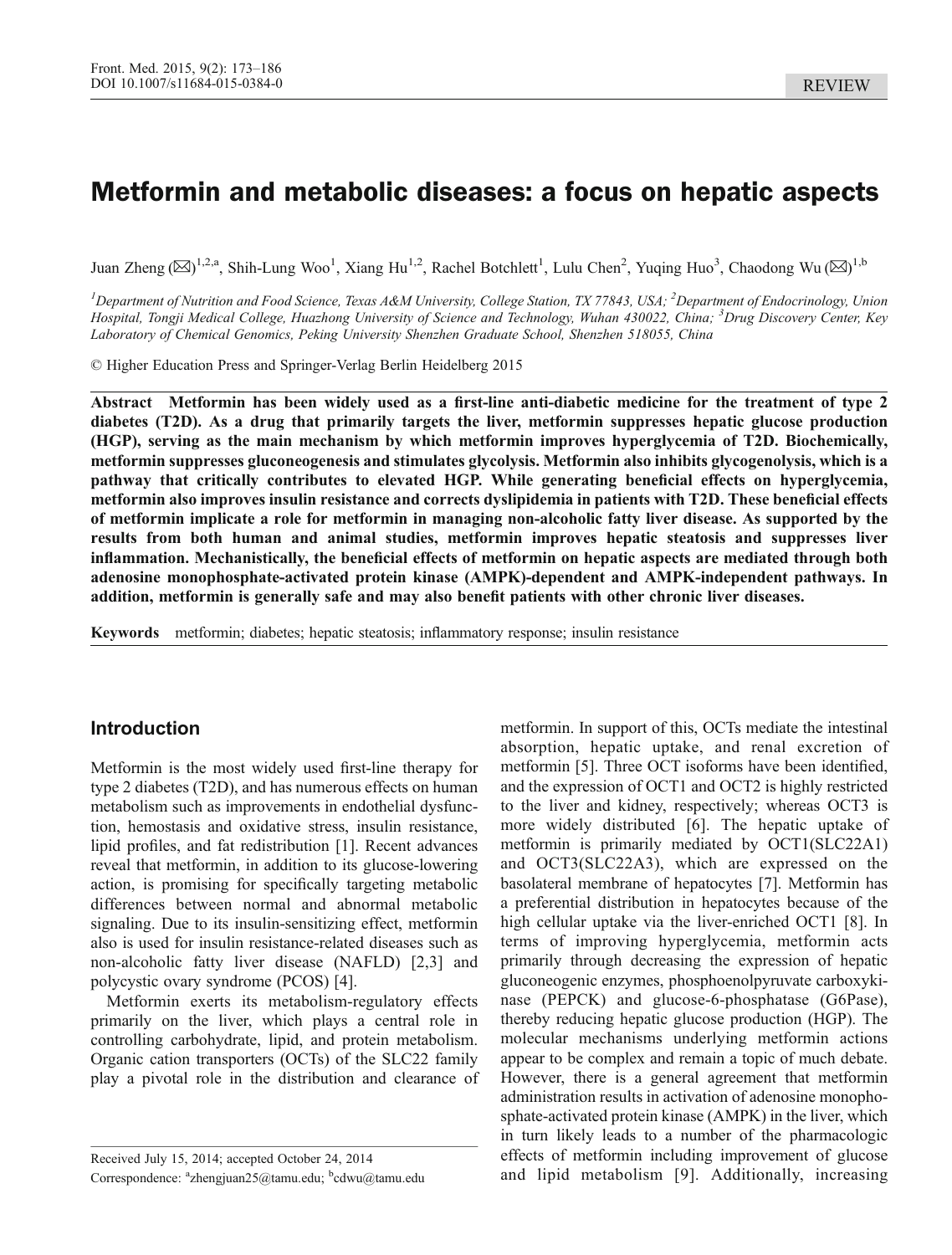evidence suggests that metformin also acts via AMPKindependent mechanisms.

In this review, we focus on the hepatic aspects to describe the mechanisms of action (MOA) underlying metformin therapy for T2D and NAFLD. Furthermore, we compare metformin with other anti-diabetic agents and insulin sensitizers. Lastly, we summarize the few known side effects associated with metformin application. The knowledge gained from dissecting the principal mechanisms by which metformin generates beneficial effects can provide new inspiration for the prevention and/or cure of diabetes mellitus.

# Metformin and diabetes

T2D is a major health problem associated with excess mortality and morbidity. Vascular complications are one of the most serious consequences of this disease. It has been shown that tight glycemic control contributes to reduction of the incidence of diabetes-associated complications. For this purpose, metformin is the first-line oral anti-diabetic drug for T2D recommended by international organizations with proven efficacy and cost-effectiveness [\[10](#page-8-0)–[12](#page-8-0)]. This recommendation is based on the results of the UK Prospective Diabetes Study (UKPDS), a landmark clinical study, and several other clinical trials. The UKPDS

reported that intensive glucose control with metformin appears to decrease the risk of diabetes-related endpoints and death in overweight diabetic patients, and is associated with less weight gain and fewer hypoglycemic attacks when compared with insulin and sulphonylureas [\[13\]](#page-8-0). Since then, much evidence demonstrates that metformin produces beneficial effects on glucose and lipid metabolism, and exhibits an excellent therapeutic index and a good safety profile with long-term treatment. In addition, metformin is generally considered weight-neutral with long-term use and does not increase the risk of hypoglycemia. Treatment with metformin limits myocardial infarction (MI) size in rodents [\[14,15\]](#page-8-0), and also shows modest benefits on the risk of MI in humans [[10](#page-8-0)]. This section documents the different MOA of metformin for the treatment of T2D. The main mechanisms underlying the anti-diabetic actions of metformin also are summarized in Fig. 1.

### Metabolic reprogramming

Increased HGP is a major cause of hyperglycemia in T2D. In contrast, reducing HGP accounts for, at least in part, the effects of anti-diabetic agents on lowering blood glucose levels. Metformin decreases HGP primarily through inhibiting gluconeogenesis [\[16\]](#page-8-0). Depending on nutritional status, metformin also has been shown to improve



Fig. 1 MOA: metformin for type 2 diabetes. Metformin targets hepatocytes and acts through both AMPK-dependent and AMPK-independent pathways to suppress hepatic glucose production (HGP), thereby improving hyperglycemia of type 2 diabetes. Metformin also inhibits hepatic lipogensis and stimulates liver fatty acid oxidation, thereby correcting dyslipidemia and improving insulin resistance. See text for details.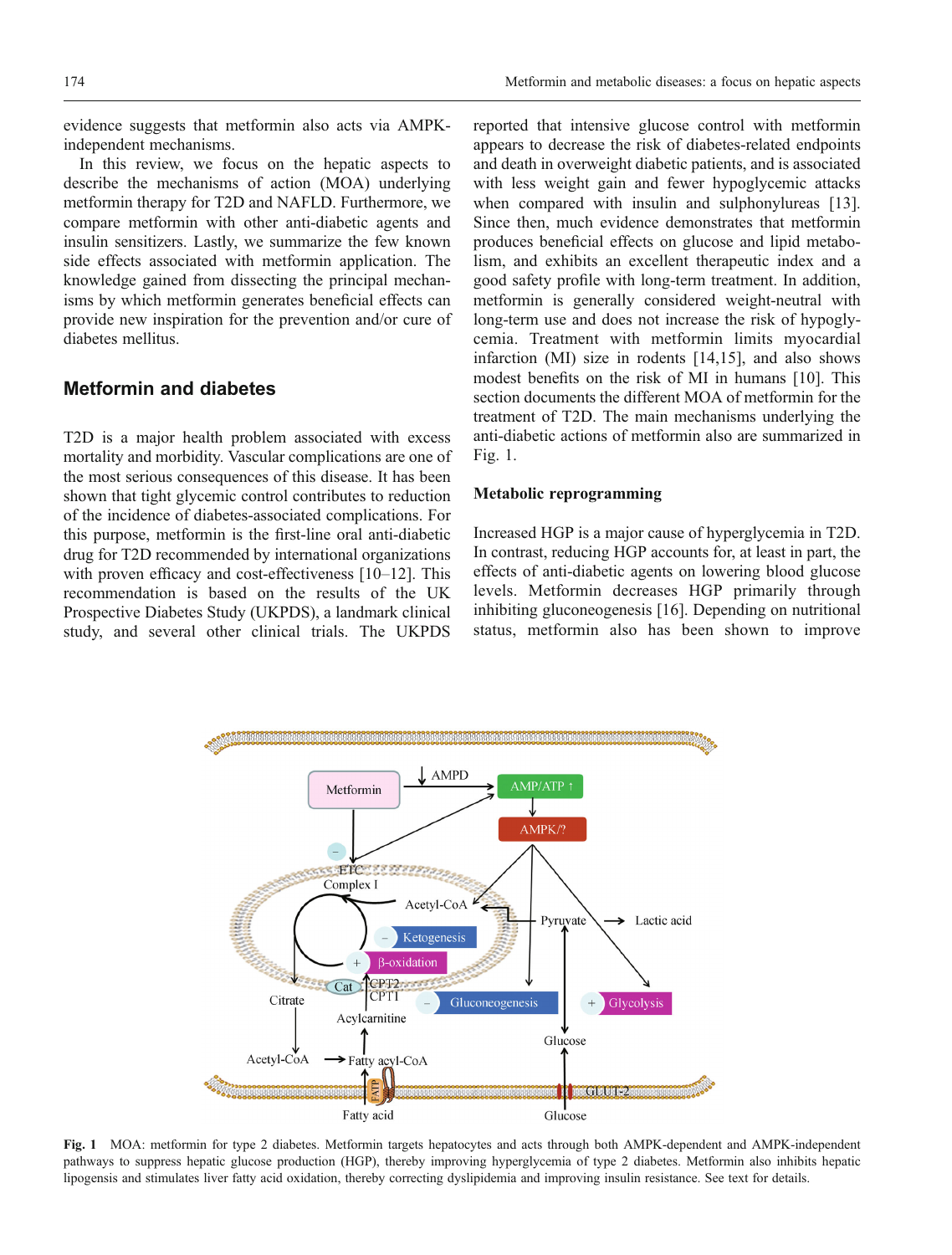hyperglycemia by decreasing hepatic glycogenolysis in the fasted states [\[17\]](#page-8-0) and by increasing both glycolysis and glycogenesis in the fed state [\[18\]](#page-9-0). As additional evidence, the results from microarray analyses of global gene expression in the livers of obese diabetic db/db mice that were administered with a single dose of metformin (400 mg/kg) for 2 h show that metformin significantly alters the expression of genes involved in both glycolysis and gluconeogenesis [\[19\]](#page-9-0). A mechanistic study further indicates roles for metformin in increasing ser-436 phosphorylation of CREB binding protein (CBP) and in disrupting the formation of a complex among CBP, CREB, and the target of rapamycin-C2 (TORC2). This appears to account for the effect of metformin on suppressing the expression of gluconeogenic enzymes such as PEPCK and G6Pase via decreasing PPARγ-coactivator-1-α (PGC-1α) activities [\[20\]](#page-9-0). Consistent with the glucose-lowering effect of metformin, treatment with metformin stimulates glycolytic flux by increasing the activities of key glycolytic enzymes hexokinase (HKII) and 6-phosphofructo-1-kinase (PFK1) in diabetic mice [\[21\]](#page-9-0).

AMPK is considered a sensor of energy metabolism by "sensing" the cellular AMP:ATP ratio [[22](#page-9-0)]. When activated, AMPK switches cells from an anabolic to a catabolic state, shutting down the ATP-consuming synthetic pathways and restoring energy balance. As a major intracellular energy sensor, AMPK is recognized as an important target for metabolic disorders such as T2D and liver diseases. Because of this, the glucose-lowering effect of metformin has been previously attributed to the activation of liver AMPK. As supporting evidence, genetic ablation of liver kinase B1 (LKB-1), which is upstream of AMPK, eliminates the ability of metformin to activate AMPK in vivo and results in hyperglycemia, as well as increased expression of genes for gluconeogenic enzymes [\[23\]](#page-9-0). As mentioned above, AMPK activity is important to the glucose-lowering effect of metformin. However, there also is increasing evidence indicating that metformin does not act directly on either LKB1 or AMPK. For example, mice lacking both AMPK catalytic subunits in the liver display blood glucose levels comparable with those of wild-type mice [\[24\]](#page-9-0). Of significance, the repression of G6Pase expression in response to metformin treatment is preserved in mouse primary hepatocytes in which AMPK or LKB1 had been depleted [[24](#page-9-0)]. These findings, along with others, strongly suggest that metformin inhibits hepatic gluconeogenesis by decreasing hepatic energy state (reduction in intracellular ATP content) in an LKB1 and AMPK-independent manner [\[24](#page-9-0)–[26](#page-9-0)]. Indeed, the primary site of metformin action appears to be the respiratory chain complex I, and the AMPK-activating effect of metformin is likely a consequence of metformin actions on the mitochondria [\[27\]](#page-9-0). Regardless of AMPK activation and the consequences of AMPK activation, inhibiting cellular respiration decreases gluconeogenesis in

the liver [\[28\]](#page-9-0). Also, the AMP:ATP ratio may be crucial for the control of glycolytic activity; as ATP is a substrate of glucokinase. In fact, in response to metformin treatment, the cellular levels of ATP are decreased whereas the AMP levels in livers of fasted rats are increased [\[29\]](#page-9-0). Also, there is accumulating evidence suggesting that the AMPK/p70 ribosomal S6 kinase-1 (S6K1) pathway is of critical importance in fuel energy metabolism. Enhancing AMPK activity by pharmacologic agents has been shown to inhibit the mTORC1/S6K1 pathway in hepatocytes [[30](#page-9-0)], whose role in the regulation of hepatic glucose production remains to be defined. S6K1 is a serine kinase downstream in the insulin signaling pathway that directly phosphorylates IRS-1 on multiple serine residues and serves to inhibit insulin signaling [\[16,](#page-8-0)[31,32\]](#page-9-0). Metformin treatment is associated with the suppression of S6K activation. This could be one mechanism explaining the insulin sensitizing effect of metformin, thereby indirectly contributing to improvement of glucose homeostasis.

Recent studies support several novel alternative pathways that are likely involved in the control of glucose homeostasis by metformin. For example, metformin inhibits AMP deaminase (AMPD) activity [[33](#page-9-0)]. Knockdown of AMPD obviated metformin stimulation of glucose transport [[33](#page-9-0)]. Thus, metformin likely increases AMP through inhibition of AMPD [[33](#page-9-0)]. In addition, metformin treatment results in the accumulation of AMP and related nucleotides. This, in turn, inhibits adenylate cyclase, reduces the levels of cyclic AMP and protein kinase A (PKA) activity, abrogates the phosphorylation of critical protein targets of PKA, and blocks glucagondependent glucose output from hepatocytes [\[34\]](#page-9-0). To be noted, metformin treatment also improves liver lipid metabolism [\[35\]](#page-9-0). Given the role of hepatic fat deposition in bringing about insulin resistance, improving hepatic lipid metabolism may contribute to the overall beneficial effects of metformin independent of metformin actions on HGP. The beneficial effects of metformin on hepatic lipid metabolism are further discussed below.

#### Oxidative stress and antioxidant reserve

It is now well accepted that hyperglycemia increases reactive oxygen species (ROS) production, which contributes to the development of diabetic complications. Excessive deposition of lipids (in particular saturated fatty acid-enriched lipids) in the liver also enhances the risk of T2D, and further increases the generation of oxidative stress. In a human study, long-term metformin treatment increases antioxidant enzymatic activities and serum glutathione levels, thereby improving the antioxidant status [\[36\]](#page-9-0). Additionally, metformin treatment significantly reduces advanced oxidation protein products (AOPP) and advanced glycation end products (AGEs) [\[37\]](#page-9-0). These effects of metformin are thought to not only contribute to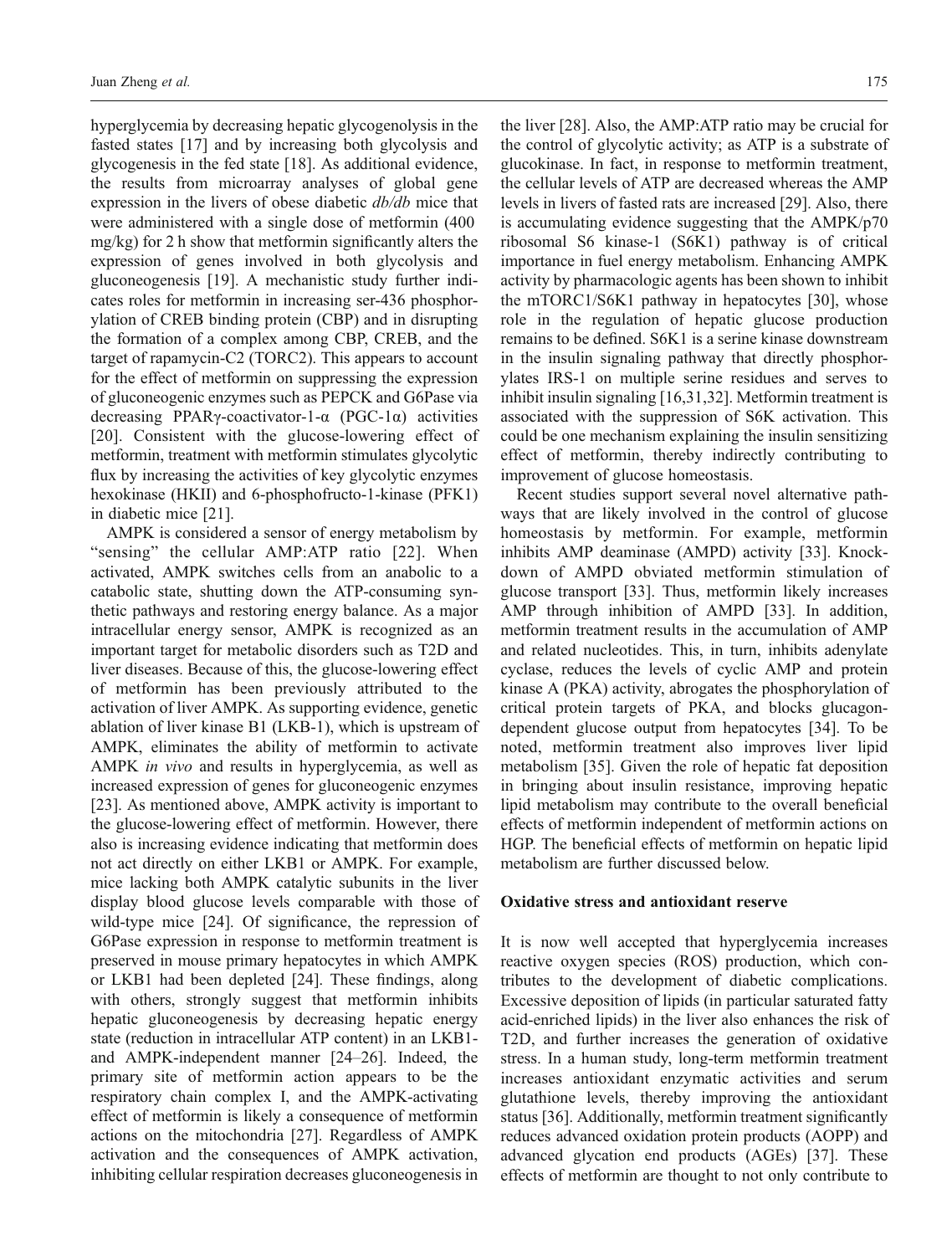diabetic complications. Although the antioxidant properties of metformin are not fully characterized, results from both *in vitro* and *in vivo* studies suggest that metformin can scavenge ROS [[38](#page-9-0)–[40\]](#page-9-0). For example, metformin decreases ROS production in response to high glucose (HG) in HepG2 cells [\[41\]](#page-9-0).

### Regulation of circadian clock

Dysregulation of circadian clock functions is increasingly shown to underlie, at least in part, the development of insulin resistance and T2D. Based on the results of a recent study, it is proposed that metformin causes a dramatic shift in the circadian phase in the peripheral tissue in an AMPKdependent manner [\[42\]](#page-9-0). In support of this, metformininduced AMPK activation promotes the phosphorylation of Ser386 on casein kinase 1 (CK1), one of the key circadian regulators. This enhances the CK1-mediated phosphorylation of Period 2 (Per2), leading to the degradation of Per2 and ultimately the shortening of the period length in Rat-1 fibroblasts. Interestingly, assessment of circadian expression of the core clock and metabolic genes in the peripheral tissue reveals that metformin has tissue-specific effects. For example, metformin causes circadian phase advances in the liver and phase delays in the muscle in clock and metabolic genes and/or protein expression [[43](#page-9-0)]. Also, the expressions of the core circadian components CLOCK and BMAL1 and AMPK activity are decreased in white adipose tissue of db/db and HFD-fed mice. Further, in response to metformin treatment, AMPK activity is increased in adipose tissue of db/db mice, which is accompanied with increased circadian component expression and a phenotypic shift away from lipid accretion [\[44\]](#page-9-0). However, the extent to which regulation of circadian clocks contributes to metformin actions remains to be determined.

### Alteration of autophagy

Defective autophagic pathways have been implicated in the pathophysiology of T2D. Autophagy activity and the expression of some key autophagy genes are suppressed in the presence of insulin resistance and hyperinsulinemia [\[45\]](#page-10-0). Also, hepatic autophagy is found to regulate fat deposition and insulin resistance, the latter two events usually form a vicious cycle during the development of T2D and NAFLD. As supporting evidence, the insulinsensitizing effect of metformin is associated with induction of autophagy in diabetic mice [[35](#page-9-0)]. Further, metformin treatment recovers autophagy in ethanol-treated hepatocytes via AMPK/mTOR-mediated signaling [[46\]](#page-10-0). Although these findings suggest that metformin is capable of altering autophagy, further investigations are required to clarify the underlying mechanisms.

# Metformin and NAFLD

Non-alcoholic fatty liver disease (NAFLD) is a clinical manifestation which encompasses the whole spectrum of liver diseases including hepatic steatosis, non-alcoholic steatohepatitis (NASH), and cirrhosis without significant alcohol consumption [[47](#page-10-0)]. While simple steatosis is generally considered as histologically benign, it could progress to NASH during overt liver necroinflammation, and could eventually progress to cirrhosis, liver failure and liver cancer [\[47,48\]](#page-10-0). The estimated prevalence of NAFLD ranges from 6% to 35% with a median of 20% worldwide in the general population [\[47,49\]](#page-10-0). It is reported that NASH is becoming a more common cause for liver transplantation in the United States, and is on the path of becoming the most common [\[50\]](#page-10-0).

Although the pathogenesis of NAFLD is not fully understood, NAFLD could be represented by a "two hits" model that was first proposed by Day and James [\[51\]](#page-10-0). The first "hit" requires the production of hepatic steatosis. Factors that contribute to hepatic steatosis include increased hepatic de novo lipogenesis, decreased hepatic β-oxidation, increased free fatty acid supply from adipose, and decreased very-low density lipoprotein (VLDL) triglyceride output [[48](#page-10-0),[52](#page-10-0),[53](#page-10-0)]. The second "hit" requires a source of oxidative stress capable of initiating significant lipid peroxidation, leading to histological damage [[51](#page-10-0)]; though nowadays, there is more and more evidence showing that the second "hit" could be promoted by a chronic proinflammatory environment induced by obesityrelated adipose tissue dysfunction and obesity-induced insulin resistance. This is important, as adipose dysfunction is a critical source of adipocytokines such as interleukin-6 (IL-6) and tumor necrosis factor-α (TNF-α) that could promote liver inflammation (NASH) [\[54\]](#page-10-0). However, the sequence of these "two hits" has been challenged in the sense that inflammation could precede hepatic steatosis and the metabolic events present in NAFLD are suggested to occur in a parallel rather than a consecutive manner. In addition, emerging evidence suggests that there are multiple factors contributing to NAFLD concurrently. These factors that lead to liver inflammation include gut-derived mediators, adiposederived mediators, and endoplasmic reticulum stress. Therefore, a "multiple parallel hits" concept might be a more precise reflection of the current knowledge of NAFLD [\[48\]](#page-10-0).

At present, there has yet to be a standard treatment for managing NAFLD. Since NAFLD is a hepatic manifestation that is highly prevalent in obese and type 2 diabetic individuals [\[49,55\]](#page-10-0), suggested approaches in managing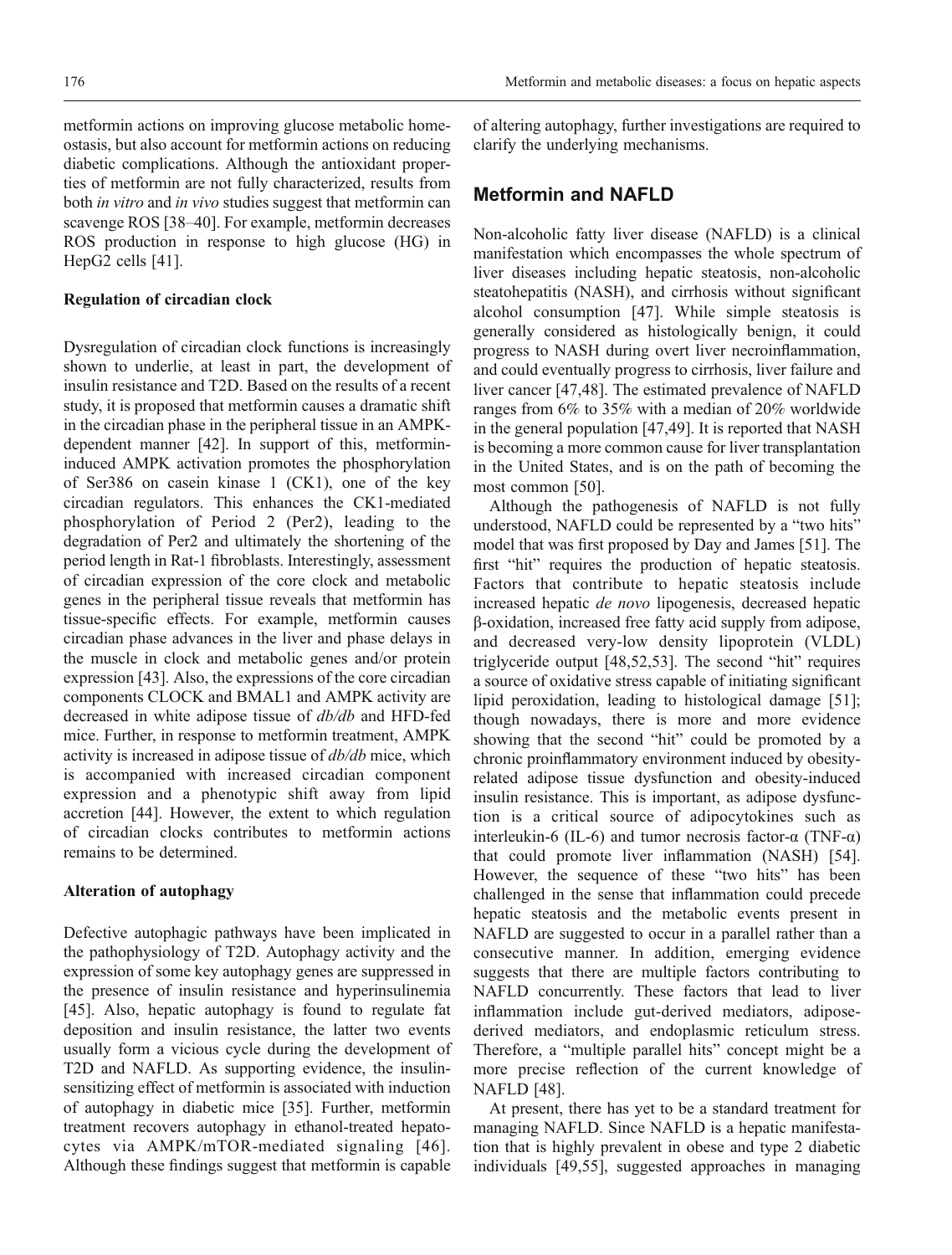NAFLD aim at improving insulin sensitivity, and include metformin treatment. There is numerous evidence showing beneficial effects of metformin on improving NAFLD phenotypes through improving hepatic steatosis and suppressing liver inflammation. Overall, the main mechanisms underlying the beneficial effects of metformin on NAFLD are discussed below and summarized in Fig. 2.

#### Improvement of hepatic steatosis

Much evidence suggests that the main molecular mediator on which metformin acts to improve NAFLD is AMPK [\[35,](#page-9-0)[52,56,57\]](#page-10-0). Interestingly, AMPK was originally discovered by its ability to inhibit fatty acid synthesis [\[58](#page-10-0)] and cholesterol synthesis [[59](#page-10-0)] through decreasing activities of acetyl-CoA carboxylase (ACC) and HMG-CoA reductase, respectively. Metformin is able to activate AMPK, leading to the activation of downstream cascades, which results in improved hepatic lipid metabolism and decreased steatosis levels [\[35](#page-9-0)[,60,61\]](#page-10-0). For example, treatment of ob/ob mice with metformin showed a marked decrease in liver size and hepatic steatosis level [[62](#page-10-0)]. Also, both rat hepatocytes [\[9,](#page-8-0)[56\]](#page-10-0) and human HepG2 cultures [[63](#page-10-0)] metformin treatment leads to a decrease in hepatic acetyl-coA carboxylase (ACC) activation dependent on hepatic AMPK activation, as well as an increase in hepatic fatty acid oxidation (FAO). Furthermore, concurrent treatment with metformin and an AMPK inhibitor brings about an increase in ACC activity, along with attenuated metformin actions on suppressing hepatic lipogenesis and on increasing FAO [[9](#page-8-0)]. These findings demonstrate a critical role for AMPK in mediating metformin actions. In addition, AMPK is known to interact with sterol regulatory element binding protein 1-c (SREBP 1-c), a transcription factor known to induce the expression of target lipogenic genes including fatty acid synthase (FAS) [[9](#page-8-0)[,64\]](#page-10-0). This explains, at least in part, how metformin improves hepatic steatosis.

Consistently, metformin treatment significantly decreases the hepatic mRNA expressions for SREBP-1c and FAS, and concurrently increases AMPK activation [\[9](#page-8-0),[56](#page-10-0)].

#### Suppression of liver inflammation

As mentioned above, simple steatosis is a more benign form of NAFLD whereas NASH is the more severe form. Whether hepatic steatosis precedes NASH or NASH precedes hepatic steatosis, liver inflammation is a key factor that leads to histological damage and the progression of NASH, leading to terminal liver diseases such as cirrhosis, hepatocellular carcinoma, and liver failure. This involves a complex interaction that includes cross-talk among residing hepatic populations and extrahepatic systems. In other words, liver inflammation could originate from several sources such as hepatocyte inflammatory responses, macrophage/Kupffer cell proinflammatory activation, and/or adipose tissue inflammation [\[56,65](#page-10-0)–[69\]](#page-10-0). Here, we focus on the levels of hepatocytes and Kupffer cells, the inflammatory factors that could contribute to inflammatory damage, as evidenced in NASH, and the beneficial effects of metformin in this aspect.

In hepatocytes, fat deposition is sufficient to trigger inflammatory responses. In particular, hepatic exposure to excess free fatty acids (FFAs) is able to trigger inflammatory pathways such as c-jun N-terminal protein kinase 1 (JNK) and nuclear factor-κB (NF-κB) which increase the production of proinflammatory cytokines such as interleukin-8 (IL-8), and induces hepatocyte apoptosis, another characteristic of NASH. Kupffer cells are liver-specific macrophages that reside in the liver sinusoids and constitute approximately 20% of the liver non-parenchymal cells [\[70\]](#page-10-0). Much evidence suggests that Kupffer cells are critical in the pathogenesis of NAFLD [[71](#page-10-0)–[73\]](#page-10-0). For example, Kupffer cell ablation in methionine-choline deficient (MCD) mice shows a decrease in toll-like



Fig. 2 MOA: metformin for NAFLD. In hepatocytes, metformin suppresses lipogenesis and stimulates fatty acid oxidation, thereby decreasing hepatocyte production of palmitate. This improves hepatic steatosis and, in turn, decreases fat deposition-associated macrophage (Kupffer cell) proinflammatory activation. In both hepatocytes and macrophages, metformin inhibits inflammatory signaling to suppress the production of proinflammatory cytokines. This contributes to suppression of liver inflammation. See text for details.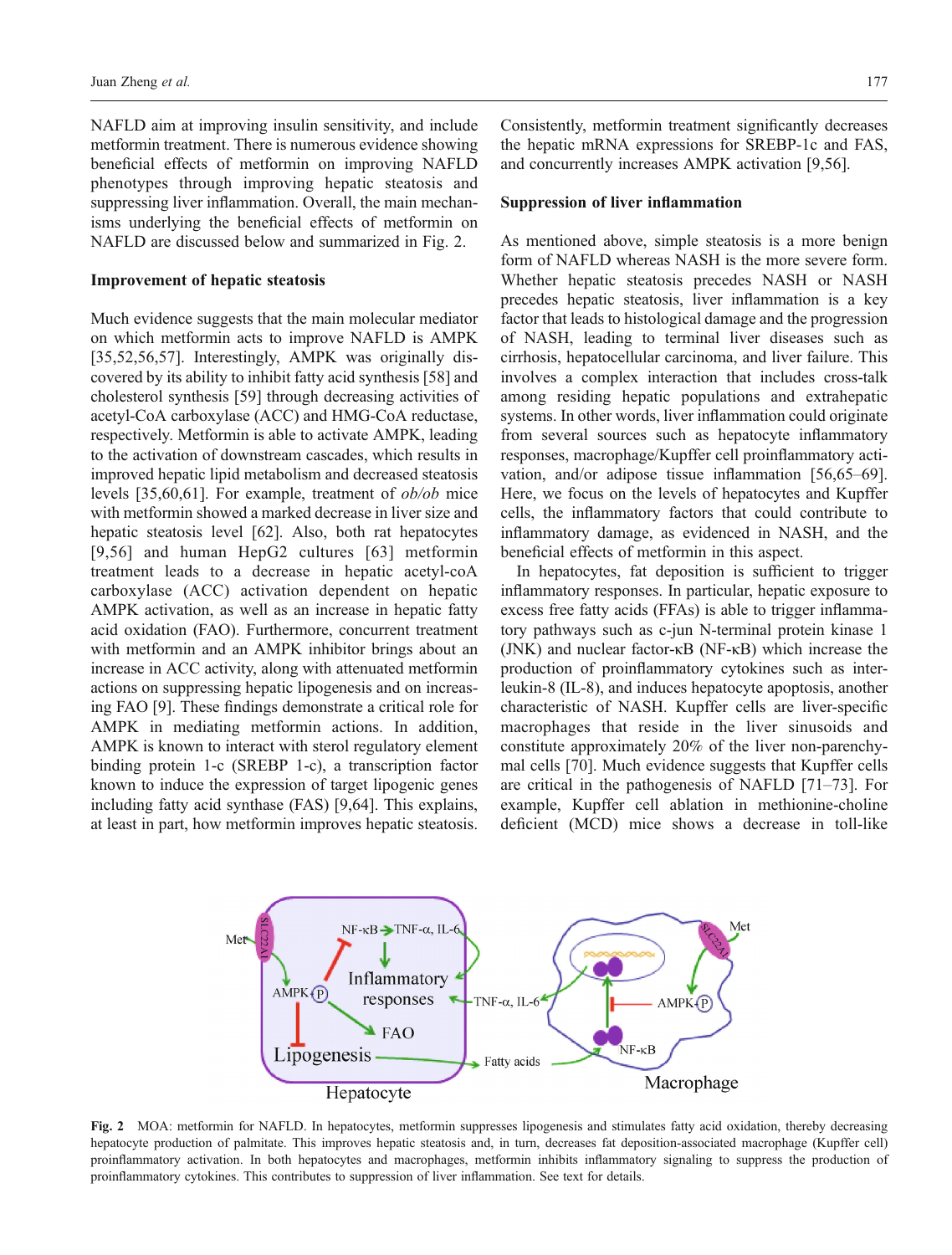receptor-4 (TLR-4) and TNF-α mRNA expressions, followed by attenuation of histological appearance of hepatic steatosis, inflammation, and necrosis [\[73\]](#page-10-0). Given this, metformin action on suppression of liver inflammation [\[57\]](#page-10-0) appears to be attributable to the effects of metformin on decreasing hepatocyte and macrophage inflammatory responses.

The results of a recent study show that metformin has a direct effect on inhibiting hepatocyte and macrophage inflammatory responses in both rat hepatoma H4IIE cells and bone marrow-derived macrophages (BMDMs), respectively [[56\]](#page-10-0). This study is paramount first by providing evidence that metformin ameliorates liver inflammation in obese mice. The subsequent experiments using H4IIE cells and BMDMs show that metformin treatment suppresses the inflammatory responses, evidenced by blunted JNK1 and NF-κB signaling under the stimulation of lipopolysaccharide (LPS). In addition, metformin treatment markedly decreases the effect of LPS on stimulating mRNA expression levels of IL-1β, IL-6, and TNF-α in BMDMs. To be noted, AMPK signaling in hepatocytes is markedly increased within the same study. This suggests a potential link between hepatocyte AMPK and liver inflammation given that AMPK has been widely discussed as an upstream inhibitor of the inflammatory NFκB cascade [\[74\]](#page-11-0). Thus, metformin has a direct effect on suppressing hepatocyte and macrophage inflammatory responses during the pathology of liver inflammation, as evidenced in NAFLD. However, the extent to which metformin action on hepatocytes versus macrophages/ Kupffer cells contributes to suppression of liver inflammation during NAFLD remains to be determined. Also, it is worth noting that AMPK activation may not directly mediate metformin actions [[35](#page-9-0)]; although much evidence shows that metformin actions on NAFLD are highly associated with AMPK signaling. Instead, the probable target of metformin is inhibiting the respiratory chain complex I of liver mitochondria [[27](#page-9-0),[75](#page-11-0)], leading to the inhibition of ATP synthesis and causing a rise in the AMP: ATP ratio and thus, the activation of AMPK.

#### Clinical implications of metformin on NAFLD

Numerous clinical studies have investigated the effectiveness of metformin on patients with NAFLD and NASH [\[76](#page-11-0)–[86](#page-11-0)]. The majority of the studies show that metformin improves biochemical and metabolic parameters of NAFLD, but not liver histology. For example, a recent meta-analysis [[87](#page-11-0)] indicates that metformin improves insulin sensitivity of metformin-treated patients with hepatic steatosis, but not in NASH patients, based on HOMA-IR assessment. Also, metformin improves aspartate aminotransferase (AST) and alanine aminotransferase (ALT) levels in NASH patients. In contrast, metformin treatment does not significantly improve liver histological

variables for steatosis, inflammation, hepatocellular ballooning, and fibrosis. These results are consistent with other published systematic studies [[88](#page-11-0)–[90\]](#page-11-0). Based on these studies, the American Association for the Study of Liver Diseases (AASLD) practice guideline does not recommend metformin as a specific treatment for NASH [[47](#page-10-0)]. However, considering that the beneficial effects of metformin on insulin resistance are well-established, and that NAFLD relates closely to insulin resistance, metformin may therefore be used for the management of NAFLD/ NASH with concurrent diabetes or insulin resistance. Due to the limited number of large clinical trials and the heterogeneity of available data, more randomized controlled trials with larger sample sizes and a longer followup duration need to be conducted to address the optimum dosage and duration of therapy to achieve sustainable effects of metformin.

# Metformin versus other agents

It is clear that metformin brings about beneficial effects largely by targeting the liver. In this section, metformin is compared with other agents that have similar effects on metabolic diseases such as insulin resistance and NAFLD. These agents include thiazolidinediones (TZDs) and berberine.

#### Metformin vs. TZDs

TZDs, a structural class of compounds, are ligands of the peroxisome proliferator-activated receptor (PPAR) γ, which is intricately involved in insulin signaling [\[91\]](#page-11-0). TZDs are considered as the first drugs that directly target insulin resistance [[91](#page-11-0)] and have been widely used as efficacious diabetes preventive and therapeutic pharmacological agents for more than a decade [\[92,93\]](#page-11-0). TZDs decrease insulin resistance and hyperglycemia by improving hepatic and peripheral tissue utilization of glucose [\[91\]](#page-11-0). It is reported that TZDs also have multiple effects on insulin secretion, lipid metabolism, body fat distribution, adipose tissue function, hepatic steatosis, vascular endothelial function, microalbuminuria, hypertension, inflammation, and the pro-coagulant profile [\[91,94,95\]](#page-11-0). Rosiglitazone, pioglitazone, and troglitazone are members of the TZDs class [[96](#page-11-0)]. Currently, rosiglitazone and pioglitazone are available in the United States whereas troglitazone was withdrawn from the market in the beginning of this century because of its drug-induced liver injury [\[91\]](#page-11-0). The European Medicines Agency (EMA) suspended the market authorization of rosiglitazone in 2010, and the United States Food and Drug Administration (FDA) restricts its use, due to its possible association with an increased risk of ischemic heart disease [[97](#page-11-0)]. As for pioglitazone, the Government of India suddenly suspended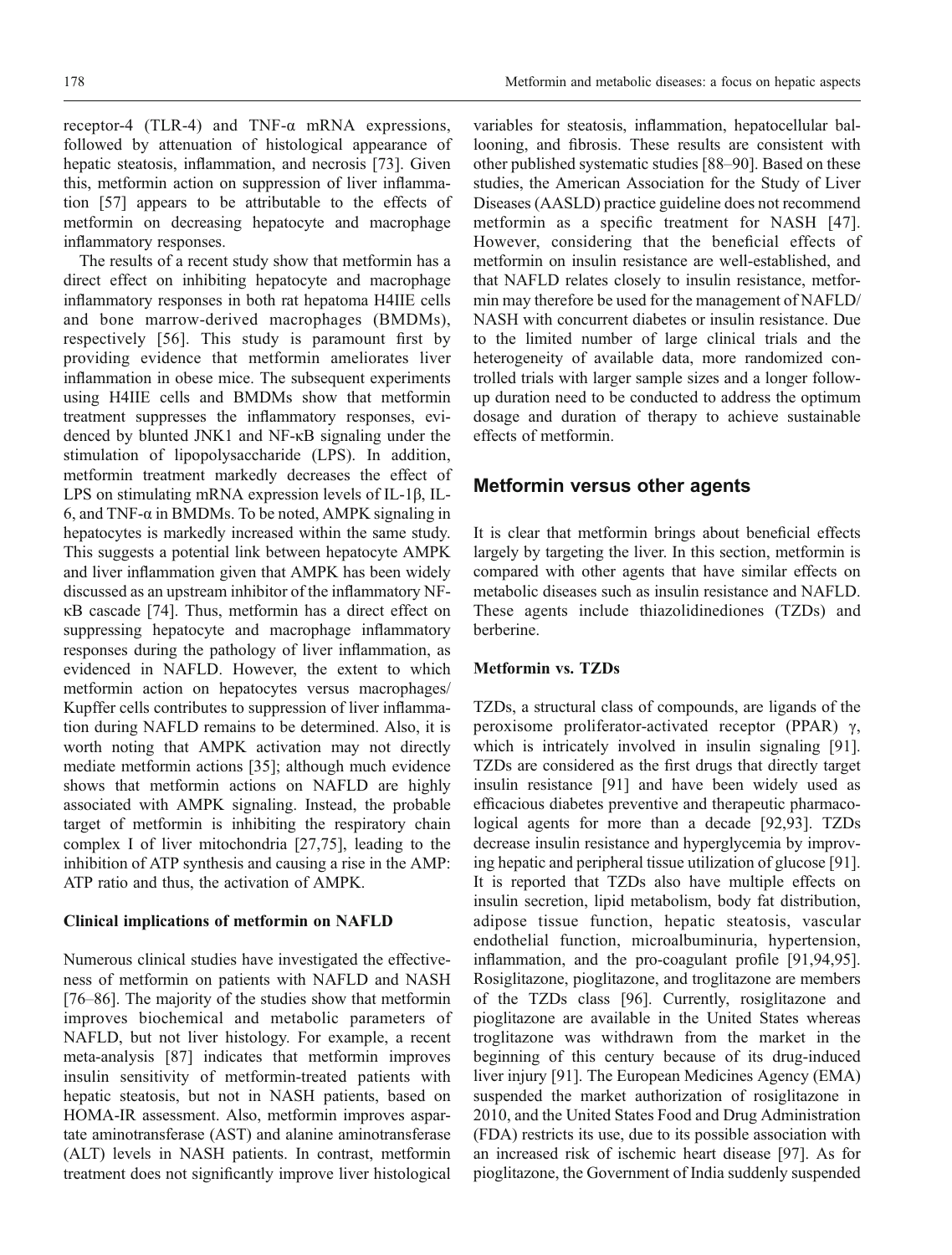it though no definitive cause and effect association was shown with any of the adverse events namely bladder cancer, anemia, fractures and heart failure [[98](#page-11-0)]. Moreover, the concerns on its possible adverse effects are increasing and the agent is becoming more and more controversial [\[94,99\]](#page-11-0). Overall, it is thought that the current TZDs are first-generation, non-specific activators of PPAR γ, which may be the key point for TZDs resulting in a wide array of deleterious side effects and why there is currently a limitation on their use. The development of highly targeted selective PPAR  $\gamma$  modulators and dual PPAR  $\gamma/\alpha$  agonists might be new cues for their present dilemma [[100](#page-11-0)].

Metformin has been widely used to lower blood glucose of patients with T2D by improving insulin sensitivity, which is similar to pioglitazone. However, metformin is reported to mainly improve the ability of insulin to stimulate glucose uptake in muscle and suppress HGP [\[101\]](#page-11-0), through its involvement with mitochondria and AMP-activated protein kinase, not PPARγ. In addition to its efficacy at lowering glucose levels, metformin is widely considered to produce mild weight loss and delay or prevent diabetes [\[102\]](#page-11-0). It has only a minimal risk of hypoglycemia and causes lactic acidosis very rarely, although it is more commonly associated with gastrointestinal side effects [\[103](#page-11-0)]. Many studies support the efficacy and safety of metformin even during pregnancy with respect to immediate pregnancy outcomes [\[104](#page-11-0)]. Therefore, metformin used for diabetes treatment and prevention is deemed safe and well tolerated and, unlike TZDs, is not encumbered by weight gain or potential hepatotoxicity [\[102](#page-11-0),[105](#page-11-0)].

### Metformin vs. berberine

Due to the potential side effects of current pharmacotherapies for metabolic syndrome, many research efforts are increasingly focusing on exploring the healing potential of natural products. Berberine is an alkaloid of the protoberberine type, and is present in an array of plants such as Coptis chinensis [\[106](#page-12-0),[107](#page-12-0)]. It is reported that this plant has been used for medicinal purposes for more than 2500 years in Ayurvedic and Chinese medicine [[108](#page-12-0)]. Traditionally, berberine is used as an antimicrobial and antiprotozoal agent, which has been employed in Chinese medicine for many decades [[107](#page-12-0)]. Currently, berberine is an over-thecounter pharmaceutical item in China for microbial diarrhea treatment and sold in the US as a dietary supplement [\[109\]](#page-12-0). Remarkably, berberine has been recently shown to exhibit multiple biological activities including antimalarial, anti-HIV, antifungal, immunoregulatory, anti-inflammatory, antitumor, anti-depression, antiobesity, anti-diabetic, anti-hyperlipidemia and cholesterol-lowering effects [\[106](#page-12-0),[109](#page-12-0)].

Although, the exact mechanisms of berberine effects remain poorly understood, AMPK [\[110\]](#page-12-0), PPAR γ [\[111](#page-12-0)],

PKC [\[112\]](#page-12-0), glucagon-like peptide 2 [\[113\]](#page-12-0), antioxidant and anti-inflammatory activities [[114\]](#page-12-0), increased insulin receptor expression [[115\]](#page-12-0), and 11β-hydroxysteroid dehydrogenase [\[108](#page-12-0)] are likely involved in the underlying beneficial effects of berberine. Additionally, it is hypothesized that modulating gut microbiota may be another anti-diabetic mechanism for berberine actions [\[116\]](#page-12-0).

Recent studies have revealed novel pharmacological properties and therapeutic applications of berberine, mainly concerning metabolic diseases, such as obesity and T2D [[107](#page-12-0)]. It is demonstrated by the existing evidence that berberine appears to be beneficial for treating hyperglycemia in T2D and exhibits efficacy comparable with that of conventional oral hypoglycemic agents such as metformin [\[117\]](#page-12-0). In fact, beneficial effects of berberine in experimentally-induced diabetic animals are likely mediated by improved glucose homeostasis, increased in insulin expression and pancreatic β-cells regeneration, as well as decreased in lipid peroxidation [[118\]](#page-12-0). Further, there is evidence that berberine is able to inhibit hepatic gluconeogenesis and increase glycolysis in diabetic rats [[119,120](#page-12-0)]. It seems that berberine and metformin possess similar effects in regulating AMPK activation as well. In one study, Turner et al. reported that the efficacy of berberine on glucose metabolism is achieved by activation of AMPK and improvement in insulin action through inhibiting the mitochondrial respiratory complex I [[121\]](#page-12-0). In the same study, they also found that treatment with dihydroberberine, a more biologically active form of berberine, is able to decrease liver triglyceride content. In fact, there is evidence that berberine is able to decrease lipogenesis and increase lipid oxidation in the liver. However, the evidence of berberine for treating T2D should be cautiously interpreted due to the lack of high quality clinical trials. Large and well-designed randomized controlled trials should be performed and it may be a little early to recommend berberine for routine clinical use against T2D [\[117\]](#page-12-0). Although having a botanical background similar to berberine, metformin, in contrast, has been used for the therapeutic management of T2D for several decades and was approved by the United States Food and Drug Administration (FDA) in 1995 after many years of use in Europe [[104](#page-11-0)[,122\]](#page-12-0). It has now been recommended as the first-line drug in oral diabetes treatment for several years [[123,124\]](#page-12-0).

# Additional aspects

Metformin is usually well tolerated. However, transient mild gastrointestinal adverse effects such as nausea, vomiting, abdominal pain, flatulence, and diarrhea are common, especially during the initiation of metformin therapy [[125](#page-12-0),[126\]](#page-12-0). Although gastrointestinal intolerance often happens, metformin-induced hepatotoxicity is rare.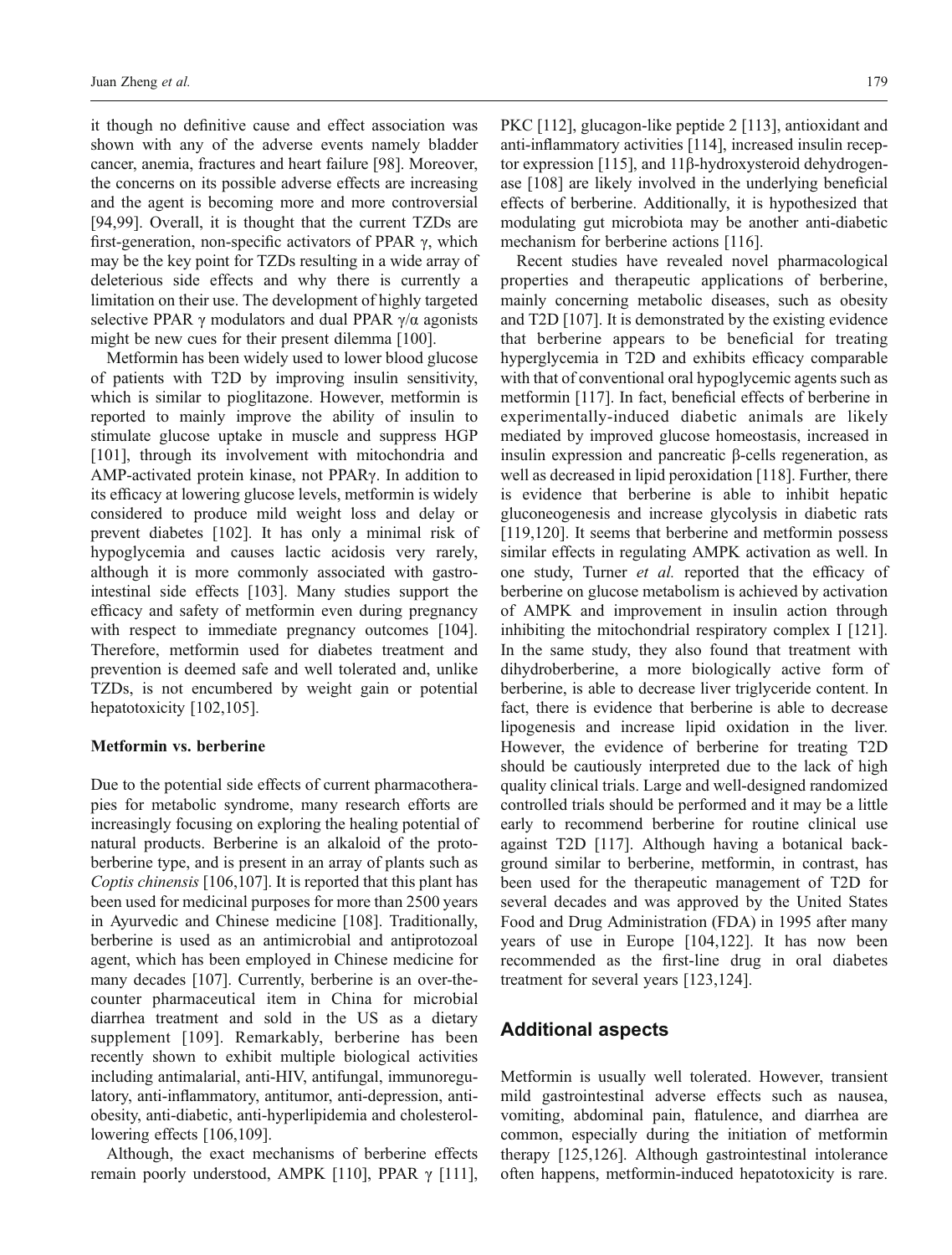Metformin does not appear to cause or exacerbate liver injury and indeed, may be beneficial in patients with NAFLD, chronic hepatitis B and C viral infection.

#### Metformin-related hepatotoxicity

Metformin does not undergo hepatic metabolism (no metabolites have been identified in humans) or biliary excretion. Thus, metformin is considered safe from a hepatic standpoint [\[8,](#page-8-0)[127,128](#page-12-0)]. Minor enzyme elevations have been reported to occur during metformin therapy in less than 1% of patients. Clinically, metformin-induced hepatotoxicity is very rare, with less than 20 cases having been described in the literature despite widespread use of metformin for several decades. When it occurred, liver injury usually appeared after 1 to 8 weeks [[129\]](#page-12-0), of metformin therapy, typically with symptoms of nausea, vomiting, weakness and fatigue followed by jaundice, with marked elevations in serum liver transaminases and intrahepatic cholestasis [\[130](#page-12-0),[131](#page-12-0)]. The mechanisms of metformin-induced hepatotoxicity are unknown, and appear to be direct, idiosyncratic, or a drug-drug interaction leading to acute hepatocellular and/or cholestatic jaundice. Reports suggest that metformin can induce acute portal and parenchymal inflammation [[132\]](#page-12-0). There has been no reported specific treatment for metforminassociated hepatotoxicity. However, after discontinuation of metformin, symptoms resolve rapidly and liver enzymes return to normal values within a few weeks [[132\]](#page-12-0).

### Metformin treatment for patients with viral hepatitis

Metformin may actually be beneficial for some forms of liver diseases, such as NAFLD, chronic hepatitis B and C viral infection. NAFLD frequently presents mild transaminase elevations, but these kinds of preexisting serum enzyme abnormalities should not be considered a contraindication to metformin use [\[133](#page-12-0)]. Because metformin is not considered intrinsically hepatotoxic, withholding metformin from patients with abnormal transaminases, or routinely monitoring transaminases before or during metformin treatment, is also not supported. A recent review shows that metformin may provide benefits in the treatment of viral hepatitis C, and in reducing the risk of hepatocellular carcinoma (HCC) in patients with T2D and hepatic C virus (HCV) [[134](#page-12-0)]. In particular, metformin treatment reduces hepatitis C virus (HCV)-related insulin resistance [[134](#page-12-0)]. Additionally, metformin treatment inhibits hepatitis B virus (HBV) protein production and replication in human hepatoma cells [\[135](#page-12-0)]. These results suggest that metformin also provides benefits in the treatment of viral hepatitis B. However, further investigations are needed to validate the beneficial effects of metformin treatment in patients with viral hepatitis.

# Metformin treatment for patients with hepatocellular carcinoma

Metformin has also emerged as an agent with the potential to protect against cancer. Several recent studies show that metformin treatment of diabetes is associated with a reduced risk of HCC [[136](#page-12-0)–[138](#page-13-0)]. In addition, metformin use is associated with lower cancer-related mortality. However, the mechanisms underlying the protective potential of metformin are not well understood. Several reports indicate that the anti-cancer effects are mediated mainly through the LKB1-AMPK pathway [\[139\]](#page-13-0). In tumor suppressor phosphatase and tensin homolog-deleted on chromosome 10 (PTEN) knockout mice, metformin induces the activation of the LKB1-AMPK pathway, inhibits mTOR signaling, and significantly delays tumor onset [[139\]](#page-13-0). Similarly, it has been demonstrated that AMPK activation by metformin induces p53-dependent autophagy [\[140](#page-13-0)]. Metformin is selectively toxic to p53 deficient cells, which provides a potential mechanism for the reduced incidence of tumors [\[140\]](#page-13-0). Additionally, recent evidence suggests that metformin also exerts anti-cancer effects through AMPK independent pathways. For example, metformin prevents liver tumorigenesis by inhibiting lipid synthesis in the liver without increasing AMPK activation [\[137](#page-12-0)]. Although further investigations are needed, there is no doubt that metformin can benefit patients with HCC.

### Metformin application and lactic acidosis

Although circumstantial evidence shows that treatment with metformin may be linked to lactic acidosis, no causal relation has been proven. The pathogenesis of metforminassociated lactic acidosis is not completely understood. Lactate levels in the blood result from the balance between production and clearance. It is thought that metformin increases the levels of lactate through two potential mechanisms. First, metformin binds mitochondrial membrane and inhibits complex I of the respiratory chain, thereby inhibiting oxidative metabolism, which results in a shift toward anaerobic metabolism and potentially augments lactate production [[141](#page-13-0)]. Second, metformin suppresses HGP from lactate, functionally decreasing lactate clearance [\[142\]](#page-13-0). However, metformin, unlike the earlier biguanide (phenformin), actually has poor adherence to the mitochondrial membrane [\[143](#page-13-0)] and is thought to enhance glucose oxidation without substantially affecting fasting lactate production in peripheral tissue [[144\]](#page-13-0). Thus, metformin has a much lower risk of lactic acidosis than phenformin. In fact, a substantial meta-analysis of randomized controlled trials, which included 36 893 patients, concludes that treatment with metformin is not associated with an increased risk of lactic acidosis. Also,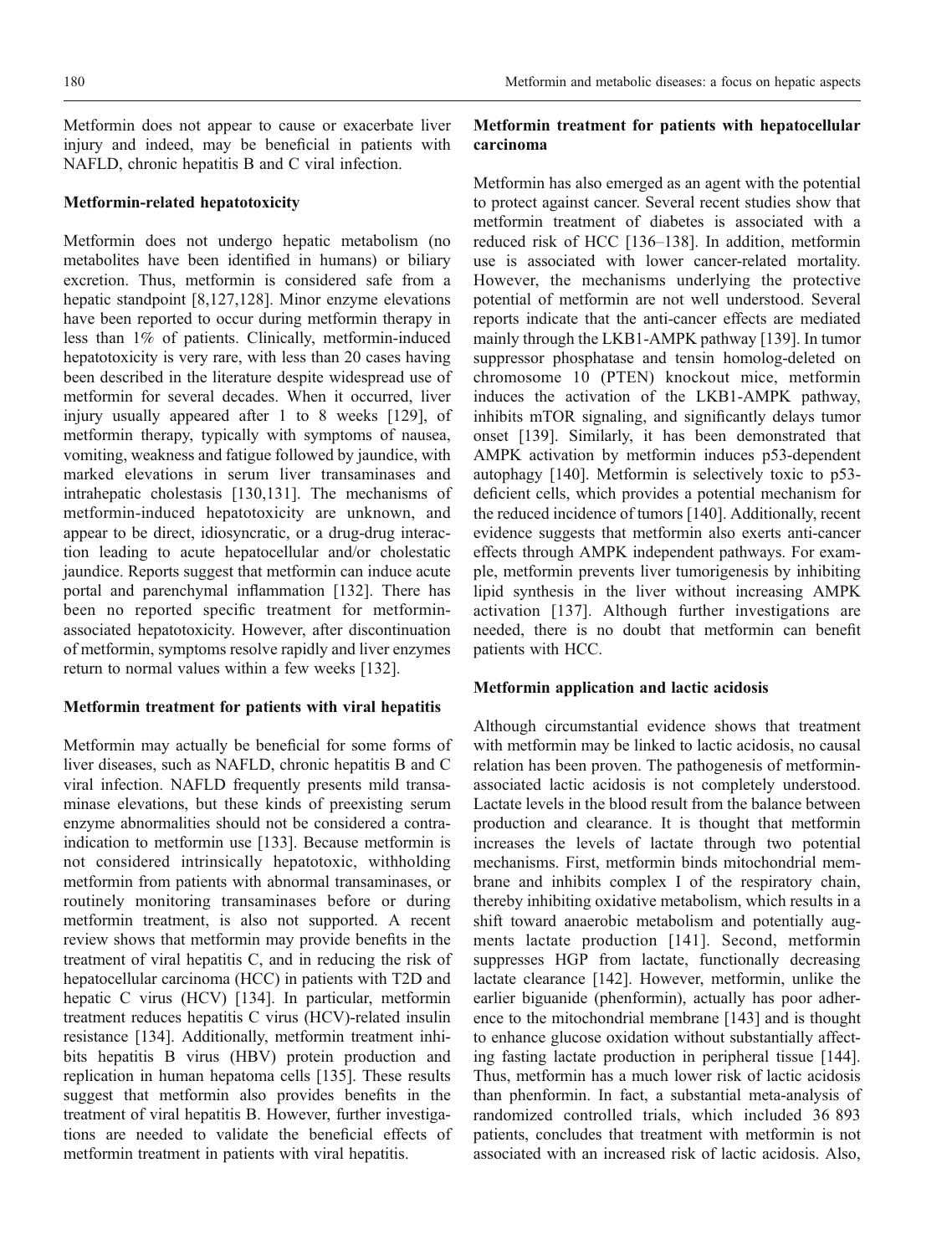<span id="page-8-0"></span>there is no difference in the levels of lactate between metformin and placebo or other treated groups [[145](#page-13-0)]. A recent study reported that diabetics on metformin have a 25-fold increased risk for hyperlactacidemia at the emergency room. However, metformin shows no apparent increase in the risk for lactic acidosis [\[146](#page-13-0)].

The incidence of metformin-associated lactic acidosis (MALA) is rare. The estimated rate of MALA is 2 to 9 cases per 100 000 person-years [\[147\]](#page-13-0). Although metformin is considered safe, it still carries a warning for use in patients with serious hepatic disease because of an increased risk of lactic acidosis. MALA has rarely been reported to cause mortality without other precipitating factors: predominantly renal or liver failure, congestive heart failure, pulmonary disease, peripheral vascular disease, or age older than 65, as these conditions may increase the risk of tissue anoxia and therefore the development of lactic acidosis. Literature evidence of liver disease being associated with MALA is largely represented by case reports [\[148\]](#page-13-0). Most such patients had cirrhosis [[149\]](#page-13-0) and/or chronic or excessive alcohol intake [\[150\]](#page-13-0). Patients with cirrhosis, particularly those with encephalopathy, may have arterial hypoxemia, which increases the risk of developing lactic acidosis [\[149,151](#page-13-0)]. For this reason, identifying patients with cirrhosis and particularly those with encephalopathy before initiating metformin seems prudent.

# Acknowledgements

This work was supported, in whole or in part, by National Natural Science Foundation of China (81100562/H0711) (to J.Z.), and National Key Basic Research Program of China (2012CB910402) (to Y. H.), ADA grant 1-13-BS-214-BR, AHA 12BGIA9050003, NIH/NIDDK grants (1R01DK095828; 1R01DK095862) (to C.W.).

# Compliance with ethics guidelines

Juan Zheng, Shih-Lung Woo, Xiang Hu, Rachel Botchlett, Lulu Chen, Yuqing Huo, and Chaodong Wu declare no conflict of interest. This manuscript is a review article and does not involve a research protocol requiring approval by the relevant institutional review board or ethics committee.

# References

- 1. Inzucchi SE, Bergenstal RM, Buse JB, Diamant M, Ferrannini E, Nauck M, Peters AL, Tsapas A, Wender R, Matthews DR. Management of hyperglycaemia in type 2 diabetes: a patientcentered approach. Position statement of the American Diabetes Association (ADA) and the European Association for the Study of Diabetes (EASD). Diabetologia 2012; 55(6): 1577–1596
- 2. Mazza A, Fruci B, Garinis GA, Giuliano S, Malaguarnera R, Belfiore A. The role of metformin in the management of NAFLD.

Exp Diabetes Res 2012; 2012: 716404

- 3. Cahova M, Drahota Z, Oliarnyk O, Cervinkova Z, Kucera O, Dankova H, Kazdova L. The effect of metformin on liver mitochondria and lipid metabolism in NAFLD. Diabetologia 2010; 53 (Suppl 1): S304
- 4. Valsamakis G, Lois K, Kumar S, Mastorakos G. Metabolic and other effects of pioglitazone as an add-on therapy to metformin in the treatment of polycystic ovary syndrome (PCOS). Hormones (Athens) 2013; 12(3): 363–378
- 5. Chen S, Zhou J, Xi M, Jia Y, Wong Y, Zhao J, Ding L, Zhang J, Wen A. Pharmacogenetic variation and metformin response. Curr Drug Metab 2013; 14(10): 1070–1082
- 6. Nies AT, Koepsell H, Damme K, Schwab M. Organic cation transporters (OCTs, MATEs), in vitro and in vivo evidence for the importance in drug therapy. Handbook Exp Pharmacol 2011; 201 (201): 105–167
- 7. Takane H, Shikata E, Otsubo K, Higuchi S, Ieiri I. Polymorphism in human organic cation transporters and metformin action. Pharmacogenomics 2008; 9(4): 415–422
- 8. Graham GG, Punt J, Arora M, Day RO, Doogue MP, Duong JK, Furlong TJ, Greenfield JR, Greenup LC, Kirkpatrick CM, Ray JE, Timmins P, Williams KM. Clinical pharmacokinetics of metformin. Clin Pharmacokinet 2011; 50(2): 81–98
- 9. Zhou G, Myers R, Li Y, Chen Y, Shen X, Fenyk-Melody J, Wu M, Ventre J, Doebber T, Fujii N, Musi N, Hirshman MF, Goodyear LJ, Moller DE. Role of AMP-activated protein kinase in mechanism of metformin action. J Clin Invest 2001; 108(8): 1167–1174
- 10. Paneni F. 2013 ESC/EASD guidelines on the management of diabetes and cardiovascular disease: established knowledge and evidence gaps. Diab Vasc Dis Res 2014; 11(1): 5–10
- 11. Adler AI, Shaw EJ, Stokes T, Ruiz F, Guideline Development G. Newer agents for blood glucose control in type 2 diabetes: summary of NICE guidance. BMJ 2009; 338: b1668
- 12. Nathan DM, Buse JB, Davidson MB, Ferrannini E, Holman RR, Sherwin R, Zinman B; American Diabetes Association; European Association for Study of Diabetes. Medical management of hyperglycemia in type 2 diabetes: a consensus algorithm for the initiation and adjustment of therapy: a consensus statement of the American Diabetes Association and the European Association for the Study of Diabetes. Diabetes Care 2009; 32(1): 193–203
- 13. UK Prospective Diabetes Study (UKPDS) Group. Effect of intensive blood-glucose control with metformin on complications in overweight patients with type 2 diabetes (UKPDS 34). Lancet 1998; 352(9131): 854–865
- 14. Calvert JW, Gundewar S, Jha S, Greer JJ, Bestermann WH, Tian R, Lefer DJ. Acute metformin therapy confers cardioprotection against myocardial infarction via AMPK-eNOS-mediated signaling. Diabetes 2008; 57(3): 696–705
- 15. Paiva M, Riksen NP, Davidson SM, Hausenloy DJ, Monteiro P, Gonçalves L, Providência L, Rongen GA, Smits P, Mocanu MM, Yellon DM. Metformin prevents myocardial reperfusion injury by activating the adenosine receptor. J Cardiovasc Pharmacol 2009; 53(5): 373–378
- 16. Rena G, Pearson ER, Sakamoto K. Molecular mechanism of action of metformin: old or new insights? Diabetologia 2013; 56(9): 1898–1906
- 17. Chu CA, Wiernsperger N, Muscato N, Knauf M, Neal DW,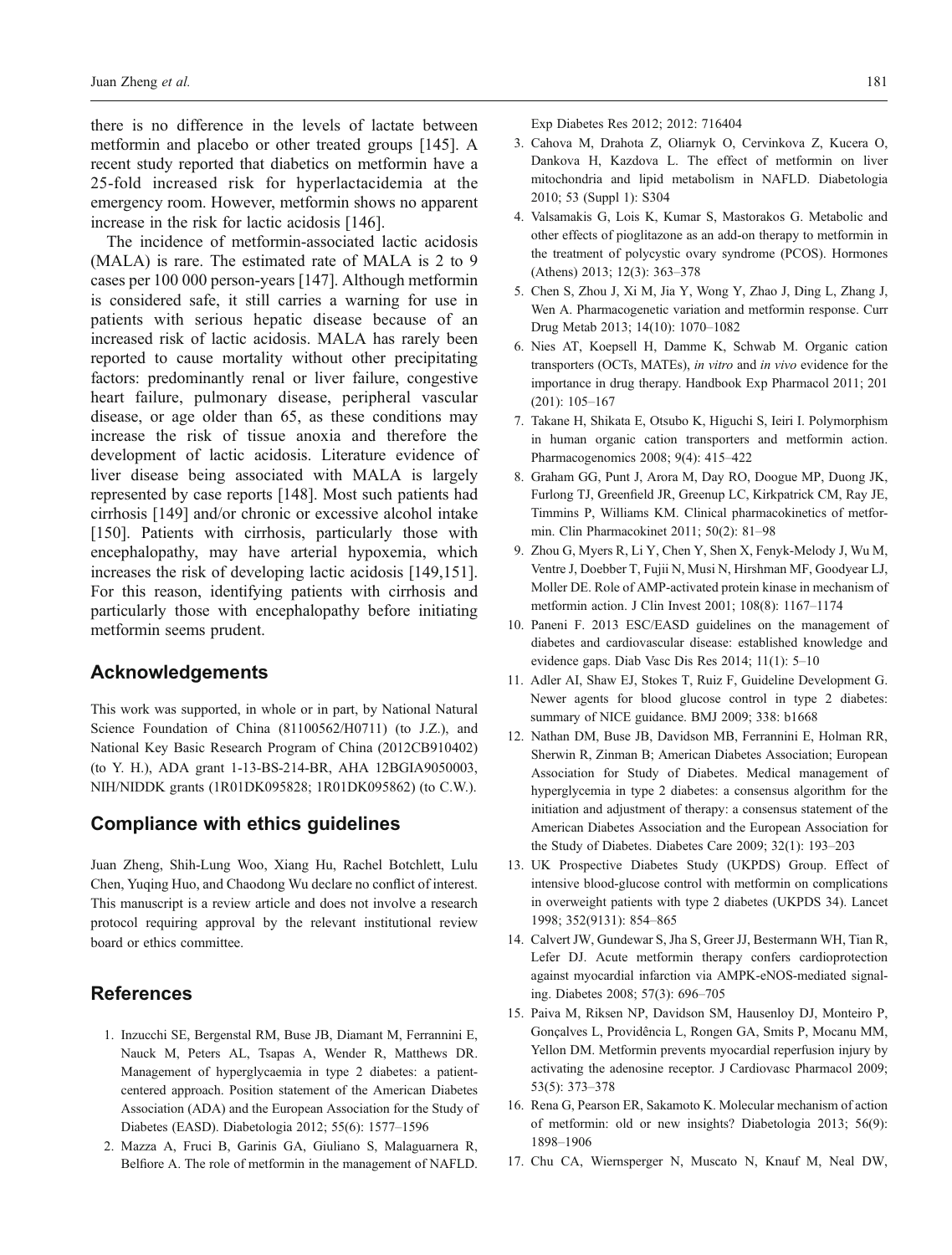<span id="page-9-0"></span>Cherrington AD. The acute effect of metformin on glucose production in the conscious dog is primarily attributable to inhibition of glycogenolysis. Metabolism 2000; 49(12): 1619– 1626

- 18. Silva FMD, da Silva MHRA, Bracht A, Eller GJ, Constantin RP, Yamamoto NS. Effects of metformin on glucose metabolism of perfused rat livers. Mol Cell Biochem 2010; 340(1–2): 283–289
- 19. Heishi M, Ichihara J, Teramoto R, Itakura Y, Hayashi K, Ishikawa H, Gomi H, Sakai J, Kanaoka M, Taiji M, Kimura T. Global gene expression analysis in liver of obese diabetic db/db mice treated with metformin. Diabetologia 2006; 49(7): 1647–1655
- 20. He L, Sabet A, Djedjos S, Miller R, Sun X, Hussain MA, Radovick S, Wondisford FE. Metformin and insulin suppress hepatic gluconeogenesis through phosphorylation of CREB binding protein. Cell 2009; 137(4): 635–646
- 21. Da Silva D, Zancan P, Coelho WS, Gomez LS, Sola-Penna M. Metformin reverses hexokinase and 6-phosphofructo-1-kinase inhibition in skeletal muscle, liver and adipose tissues from streptozotocin-induced diabetic mouse. Arch Biochem Biophys 2010; 496(1): 53–60
- 22. Lage R, Diéguez C, Vidal-Puig A, López M. AMPK: a metabolic gauge regulating whole-body energy homeostasis. Trends Mol Med 2008; 14(12): 539–549
- 23. Shaw RJ, Lamia KA, Vasquez D, Koo SH, Bardeesy N, Depinho RA, Montminy M, Cantley LC. The kinase LKB1 mediates glucose homeostasis in liver and therapeutic effects of metformin. Science 2005; 310(5754): 1642–1646
- 24. Foretz M, Hébrard S, Leclerc J, Zarrinpashneh E, Soty M, Mithieux G, Sakamoto K, Andreelli F, Viollet B. Metformin inhibits hepatic gluconeogenesis in mice independently of the LKB1/AMPK pathway via a decrease in hepatic energy state. J Clin Invest 2010; 120(7): 2355–2369
- 25. Hardie DG. Neither LKB1 nor AMPK are the direct targets of metformin. Gastroenterology 2006; 131(3): 973, author reply 974– 975
- 26. Emami Riedmaier A, Fisel P, Nies AT, Schaeffeler E, Schwab M. Metformin and cancer: from the old medicine cabinet to pharmacological pitfalls and prospects. Trends Pharmacol Sci 2013; 34(2): 126–135
- 27. Owen MR, Doran E, Halestrap AP. Evidence that metformin exerts its anti-diabetic effects through inhibition of complex 1 of the mitochondrial respiratory chain. Biochem J 2000; 348(Pt 3): 607– 614
- 28. Ebert BL, Firth JD, Ratcliffe PJ. Hypoxia and mitochondrial inhibitors regulate expression of glucose transporter-1 via distinct Cis-acting sequences. J Biol Chem 1995; 270(49): 29083–29089
- 29. Guigas B, Bertrand L, Taleux N, Foretz M, Wiernsperger N, Vertommen D, Andreelli F, Viollet B, Hue L. 5-Aminoimidazole-4-carboxamide-1-β-D-ribofuranoside and metformin inhibit hepatic glucose phosphorylation by an AMP-activated protein kinaseindependent effect on glucokinase translocation. Diabetes 2006; 55 (4): 865–874
- 30. Foretz M, Viollet B. Regulation of hepatic metabolism by AMPK. J Hepatol 2011; 54(4): 827–829
- 31. Luo Q, Hu D, Hu S, Yan M, Sun Z, Chen F. In vitro and in vivo anti-tumor effect of metformin as a novel therapeutic agent in human oral squamous cell carcinoma. BMC Cancer 2012; 12(1):

517

- 32. Zhang J, Gao Z, Yin J, Quon MJ, Ye J. S6K directly phosphorylates IRS-1 on Ser-270 to promote insulin resistance in response to TNF-α signaling through IKK2. J Biol Chem 2008; 283(51): 35375–35382
- 33. Ouyang J, Parakhia RA, Ochs RS. Metformin activates AMP kinase through inhibition of AMP deaminase. J Biol Chem 2011; 286(1): 1–11
- 34. Miller RA, Chu Q, Xie J, Foretz M, Viollet B, Birnbaum MJ. Biguanides suppress hepatic glucagon signalling by decreasing production of cyclic AMP. Nature 2013; 494(7436): 256–260
- 35. Viollet B, Guigas B, Sanz Garcia N, Leclerc J, Foretz M, Andreelli F. Cellular and molecular mechanisms of metformin: an overview. Clin Sci (Lond) 2012; 122(6): 253–270
- 36. Pavlović D, Kocić R, Kocić G, Jevtović T, Radenković S, Mikić D, Stojanović M, Djordjević PB. Effect of four-week metformin treatment on plasma and erythrocyte antioxidative defense enzymes in newly diagnosed obese patients with type 2 diabetes. Diabetes Obes Metab 2000; 2(4): 251–256
- 37. Esteghamati A, Eskandari D, Mirmiranpour H, Noshad S, Mousavizadeh M, Hedayati M, Nakhjavani M. Effects of metformin on markers of oxidative stress and antioxidant reserve in patients with newly diagnosed type 2 diabetes: a randomized clinical trial. Clin Nutr 2013; 32(2): 179–185
- 38. Bonnefont-Rousselot D, Raji B, Walrand S, Gardès-Albert M, Jore D, Legrand A, Peynet J, Vasson MP. An intracellular modulation of free radical production could contribute to the beneficial effects of metformin towards oxidative stress. Metabolism 2003; 52(5): 586–589
- 39. Kane DA, Anderson EJ, Price JW 3rd, Woodlief TL, Lin CT, Bikman BT, Cortright RN, Neufer PD. Metformin selectively attenuates mitochondrial  $H_2O_2$  emission without affecting respiratory capacity in skeletal muscle of obese rats. Free Radic Biol Med 2010; 49(6): 1082–1087
- 40. Martin-Montalvo A, Mercken EM, Mitchell SJ, Palacios HH, Mote PL, Scheibye-Knudsen M, Gomes AP, Ward TM, Minor RK, Blouin MJ, Schwab M, Pollak M, Zhang Y, Yu Y, Becker KG, Bohr VA, Ingram DK, Sinclair DA, Wolf NS, Spindler SR, Bernier M, de Cabo R. Metformin improves healthspan and lifespan in mice. Nat Commun 2013; 4: 2192
- 41. Nelson LE, Valentine RJ, Cacicedo JM, Gauthier MS, Ido Y, Ruderman NB. A novel inverse relationship between metformintriggered AMPK-SIRT1 signaling and p53 protein abundance in high glucose-exposed HepG2 cells. Am J Physiol Cell Physiol 2012; 303(1): C4–C13
- 42. Um JH, Yang S, Yamazaki S, Kang H, Viollet B, Foretz M, Chung JH. Activation of 5′-AMP-activated kinase with diabetes drug metformin induces casein kinase Iepsilon (CKIepsilon)-dependent degradation of clock protein mPer2. J Biol Chem 2007; 282(29): 20794–20798
- 43. Barnea M, Haviv L, Gutman R, Chapnik N, Madar Z, Froy O. Metformin affects the circadian clock and metabolic rhythms in a tissue-specific manner. Biochim Biophys Acta 2012; 1822(11): 1796–1806
- 44. Caton PW, Kieswich J, Yaqoob MM, Holness MJ, Sugden MC. Metformin opposes impaired AMPK and SIRT1 function and deleterious changes in core clock protein expression in white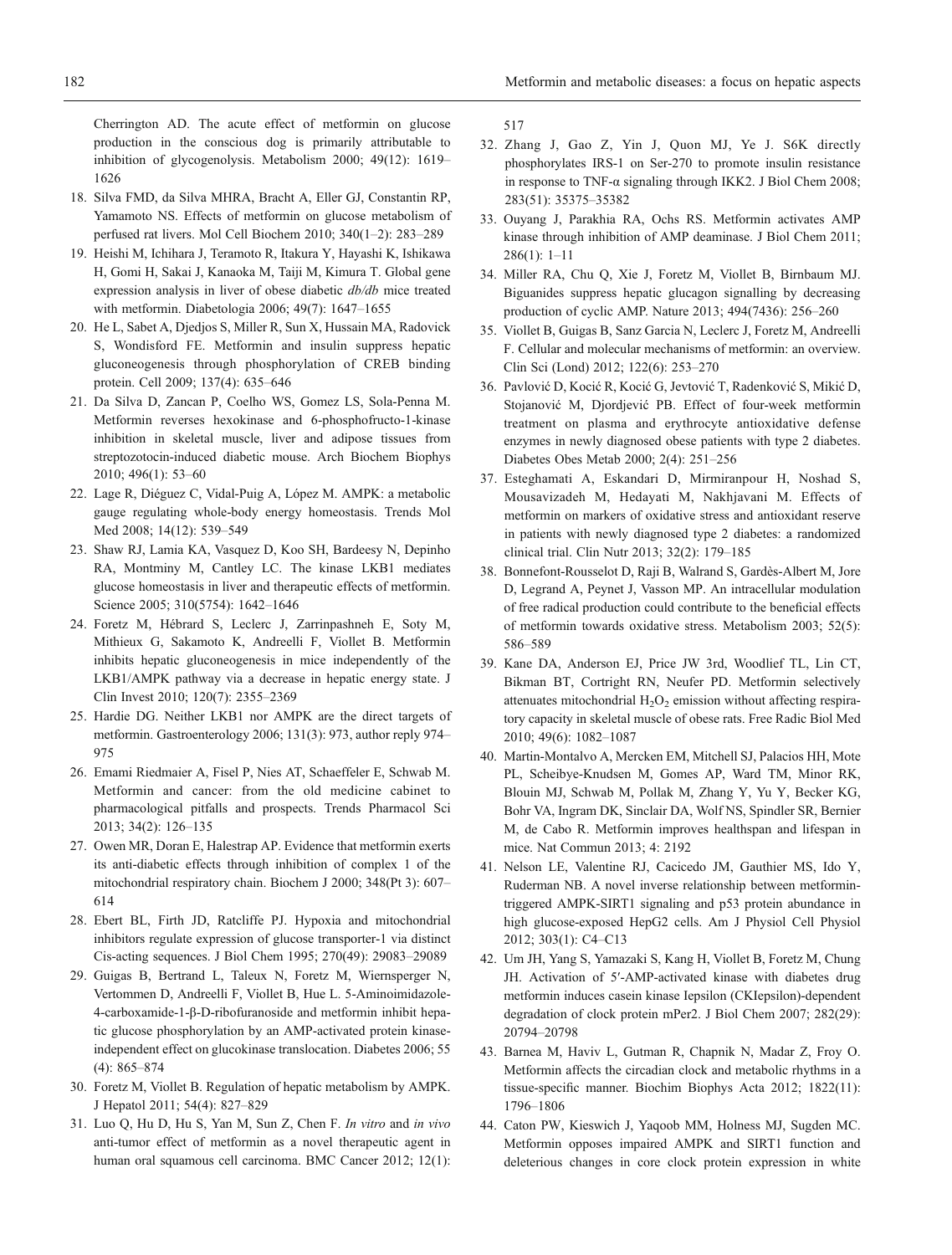<span id="page-10-0"></span>adipose tissue of genetically-obese db/db mice. Diabetes Obes Metab 2011; 13(12): 1097–1104

- 45. Liu HY, Han J, Cao SY, Hong T, Zhuo D, Shi J, Liu Z, Cao W. Hepatic autophagy is suppressed in the presence of insulin resistance and hyperinsulinemia: inhibition of FoxO1-dependent expression of key autophagy genes by insulin. J Biol Chem 2009; 284(45): 31484–31492
- 46. Noh BK, Lee JK, Jun HJ, Lee JH, Jia Y, Hoang MH, Kim JW, Park KH, Lee SJ. Restoration of autophagy by puerarin in ethanoltreated hepatocytes via the activation of AMP-activated protein kinase. Biochem Biophys Res Commun 2011; 414(2): 361–366
- 47. Chalasani N, Younossi Z, Lavine JE, Diehl AM, Brunt EM, Cusi K, Charlton M, Sanyal AJ. The diagnosis and management of nonalcoholic fatty liver disease: practice Guideline by the American Association for the Study of Liver Diseases, American College of Gastroenterology, and the American Gastroenterological Association. Hepatology 2012; 55(6): 2005–2023
- 48. Tilg H, Moschen AR. Evolution of inflammation in nonalcoholic fatty liver disease: the multiple parallel hits hypothesis. Hepatology 2010; 52(5): 1836–1846
- 49. Vernon G, Baranova A, Younossi ZM. Systematic review: the epidemiology and natural history of non-alcoholic fatty liver disease and non-alcoholic steatohepatitis in adults. Aliment Pharmacol Ther 2011; 34(3): 274–285
- 50. Wattacheril J, Chalasani N. Nonalcoholic fatty liver disease (NAFLD): is it really a serious condition? Hepatology 2012; 56 (4): 1580–1584
- 51. Day CP, James OF. Steatohepatitis: a tale of two "hits"? Gastroenterology 1998; 114(4): 842–845
- 52. Browning JD, Horton JD. Molecular mediators of hepatic steatosis and liver injury. J Clin Invest 2004; 114(2): 147–152
- 53. Fabbrini E, Mohammed BS, Magkos F, Korenblat KM, Patterson BW, Klein S. Alterations in adipose tissue and hepatic lipid kinetics in obese men and women with nonalcoholic fatty liver disease. Gastroenterology 2008; 134(2): 424–431
- 54. Park EJ, Lee JH, Yu GY, He G, Ali SR, Holzer RG, Osterreicher CH, Takahashi H, Karin M. Dietary and genetic obesity promote liver inflammation and tumorigenesis by enhancing IL-6 and TNF expression. Cell 2010; 140(2): 197–208
- 55. Marchesini G, Bugianesi E, Forlani G, Cerrelli F, Lenzi M, Manini R, Natale S, Vanni E, Villanova N, Melchionda N, Rizzetto M. Nonalcoholic fatty liver, steatohepatitis, and the metabolic syndrome. Hepatology 2003; 37(4): 917–923
- 56. Woo SL, Xu H, Li H, Zhao Y, Hu X, Zhao J, Guo X, Guo T, Botchlett R, Qi T, Pei Y, Zheng J, Xu Y, An X, Chen L, Chen L, Li Q, Xiao X, Huo Y, Wu C. Metformin ameliorates hepatic steatosis and inflammation without altering adipose phenotype in dietinduced obesity. PLoS ONE 2014; 9(3): e91111
- 57. Kita Y, Takamura T, Misu H, Ota T, Kurita S, Takeshita Y, Uno M, Matsuzawa-Nagata N, Kato K, Ando H, Fujimura A, Hayashi K, Kimura T, Ni Y, Otoda T, Miyamoto K, Zen Y, Nakanuma Y, Kaneko S. Metformin prevents and reverses inflammation in a nondiabetic mouse model of nonalcoholic steatohepatitis. PLoS ONE 2012; 7(9): e43056
- 58. Carlson CA, Kim KH. Regulation of hepatic acetyl coenzyme A carboxylase by phosphorylation and dephosphorylation. J Biol Chem 1973; 248(1): 378–380
- 59. Beg ZH, Allmann DW, Gibson DM. Modulation of 3-hydroxy-3 methylglutaryl coenzyme A reductase activity with cAMP and wth protein fractions of rat liver cytosol. Biochem Biophys Res Commun 1973; 54(4): 1362–1369
- 60. Hardie DG. AMP-activated protein kinase: a key regulator of energy balance with many roles in human disease. J Intern Med 2014; 276(6): 543–559
- 61. Stumvoll M, Häring HU, Matthaei S. Metformin. Endocr Res 2007; 32(1–2): 39–57
- 62. Lin HZ, Yang SQ, Chuckaree C, Kuhajda F, Ronnet G, Diehl AM. Metformin reverses fatty liver disease in obese, leptin-deficient mice. Nat Med 2000; 6(9): 998–1003
- 63. Zang M, Zuccollo A, Hou X, Nagata D, Walsh K, Herscovitz H, Brecher P, Ruderman NB, Cohen RA. AMP-activated protein kinase is required for the lipid-lowering effect of metformin in insulin-resistant human HepG2 cells. J Biol Chem 2004; 279(46): 47898–47905
- 64. Li Y, Xu S, Mihaylova MM, Zheng B, Hou X, Jiang B, Park O, Luo Z, Lefai E, Shyy JY, Gao B, Wierzbicki M, Verbeuren TJ, Shaw RJ, Cohen RA, Zang M. AMPK phosphorylates and inhibits SREBP activity to attenuate hepatic steatosis and atherosclerosis in diet-induced insulin-resistant mice. Cell Metab 2011; 13(4): 376– 388
- 65. Jia L, Vianna CR, Fukuda M, Berglund ED, Liu C, Tao C, Sun K, Liu T, Harper MJ, Lee CE, Lee S, Scherer PE, Elmquist JK. Hepatocyte Toll-like receptor 4 regulates obesity-induced inflammation and insulin resistance. Nat Commun 2014; 5: 3878
- 66. Cai D, Yuan M, Frantz DF, Melendez PA, Hansen L, Lee J, Shoelson SE. Local and systemic insulin resistance resulting from hepatic activation of IKK-β and NF-κB. Nat Med 2005; 11(2): 183–190
- 67. Guo X, Li H, Xu H, Halim V, Zhang W, Wang H, Ong KT, Woo SL, Walzem RL, Mashek DG, Dong H, Lu F, Wei L, Huo Y, Wu C. Palmitoleate induces hepatic steatosis but suppresses liver inflammatory response in mice. PLoS ONE 2012; 7(6): e39286
- 68. Huo Y, Guo X, Li H, Xu H, Halim V, Zhang W, Wang H, Fan YY, Ong KT, Woo SL, Chapkin RS, Mashek DG, Chen Y, Dong H, Lu F, Wei L, Wu C. Targeted overexpression of inducible 6 phosphofructo-2-kinase in adipose tissue increases fat deposition but protects against diet-induced insulin resistance and inflammatory responses. J Biol Chem 2012; 287(25): 21492–21500
- 69. Deng ZB, Liu Y, Liu C, Xiang X, Wang J, Cheng Z, Shah SV, Zhang S, Zhang L, Zhuang X, Michalek S, Grizzle WE, Zhang HG. Immature myeloid cells induced by a high-fat diet contribute to liver inflammation. Hepatology 2009; 50(5): 1412–1420
- 70. Dong Z, Wei H, Sun R, Tian Z. The roles of innate immune cells in liver injury and regeneration. Cell Mol Immunol 2007; 4(4): 241– 252
- 71. Su GL. Lipopolysaccharides in liver injury: molecular mechanisms of Kupffer cell activation. Am J Physiol Gastrointest Liver Physiol 2002; 283(2): G256–G265
- 72. Fan J, Zhong L, Wang G, et al. The role of Kupffer cells in nonalcoholic steatohepatitis of rats chronically fed with high-fat diet. Chin J Hepatol (Zhonghua Gan Zang Bing Za Zhi ) 2001; 9(1): 16– 18 (in Chinese)
- 73. Rivera CA, Adegboyega P, van Rooijen N, Tagalicud A, Allman M, Wallace M. Toll-like receptor-4 signaling and Kupffer cells play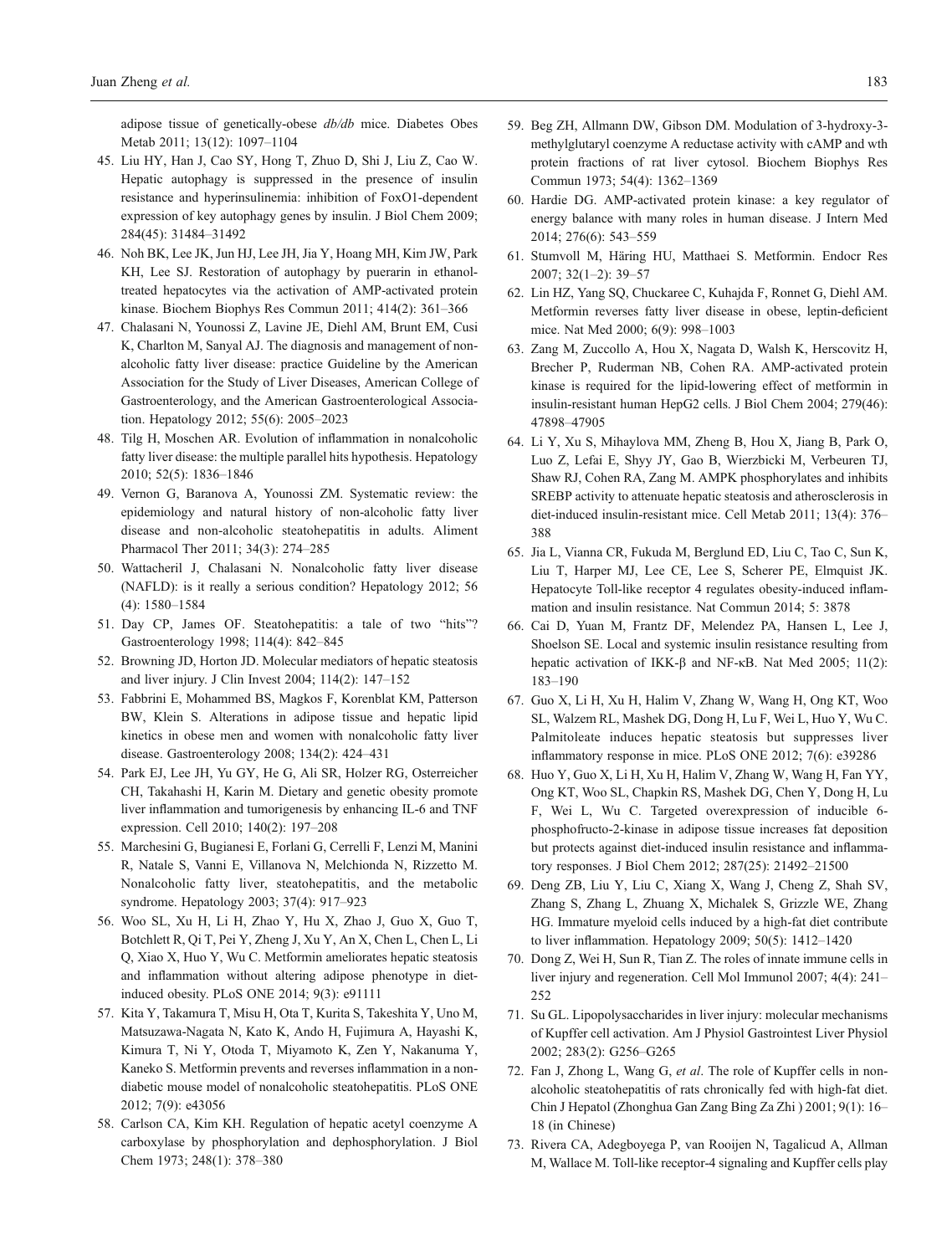<span id="page-11-0"></span>pivotal roles in the pathogenesis of non-alcoholic steatohepatitis. J Hepatol 2007; 47(4): 571–579

- 74. Salminen A, Hyttinen JM, Kaarniranta K. AMP-activated protein kinase inhibits NF-κB signaling and inflammation: impact on healthspan and lifespan. J Mol Med (Berl) 2011; 89(7): 667–676
- 75. El-Mir MY, Nogueira V, Fontaine E, Avéret N, Rigoulet M, Leverve X. Dimethylbiguanide inhibits cell respiration via an indirect effect targeted on the respiratory chain complex I. J Biol Chem 2000; 275(1): 223–228
- 76. Marchesini G, Brizi M, Bianchi G, Tomassetti S, Zoli M, Melchionda N. Metformin in non-alcoholic steatohepatitis. Lancet 2001; 358(9285): 893–894
- 77. Nair S, Diehl AM, Wiseman M, Farr GH Jr, Perrillo RP. Metformin in the treatment of non-alcoholic steatohepatitis: a pilot open label trial. Aliment Pharmacol Ther 2004; 20(1): 23–28
- 78. Uygun A, Kadayifci A, Isik AT, Ozgurtas T, Deveci S, Tuzun A, Yesilova Z, Gulsen M, Dagalp K. Metformin in the treatment of patients with non-alcoholic steatohepatitis. Aliment Pharmacol Ther 2004; 19(5): 537–544
- 79. Loomba R, Lutchman G, Kleiner DE, Ricks M, Feld JJ, Borg BB, Modi A, Nagabhyru P, Sumner AE, Liang TJ, Hoofnagle JH. Clinical trial: pilot study of metformin for the treatment of nonalcoholic steatohepatitis. Aliment Pharmacol Ther 2009; 29(2): 172–182
- 80. Bugianesi E, Gentilcore E, Manini R, Natale S, Vanni E, Villanova N, David E, Rizzetto M, Marchesini G. A randomized controlled trial of metformin versus vitamin E or prescriptive diet in nonalcoholic fatty liver disease. Am J Gastroenterol 2005; 100 (5): 1082–1090
- 81. Duseja A, Das A, Dhiman RK, Chawla YK, Thumburu KT, Bhadada S, Bhansali A. Metformin is effective in achieving biochemical response in patients with nonalcoholic fatty liver disease (NAFLD) not responding to lifestyle interventions. Ann Hepatol 2007; 6(4): 222–226
- 82. de Oliveira CP, Stefano JT, de Siqueira ER, et al. Combination of N-acetylcysteine and metformin improves histological steatosis and fibrosis in patients with non-alcoholic steatohepatitis. Hepatol Res 2008; 38(2): 159–165
- 83. Haukeland JW, Konopski Z, Eggesbø HB, von Volkmann HL, Raschpichler G, Bjøro K, Haaland T, Løberg EM, Birkeland K. Metformin in patients with non-alcoholic fatty liver disease: a randomized, controlled trial. Scand J Gastroenterol 2009; 44(7): 853–860
- 84. Garinis GA, Fruci B, Mazza A, De Siena M, Abenavoli S, Gulletta E, Ventura V, Greco M, Abenavoli L, Belfiore A. Metformin versus dietary treatment in nonalcoholic hepatic steatosis: a randomized study. Int J Obes (Lond) 2010; 34(8): 1255–1264
- 85. Shargorodsky M, Omelchenko E, Matas Z, Boaz M, Gavish D. Relation between augmentation index and adiponectin during oneyear metformin treatment for nonalcoholic steatohepatosis: effects beyond glucose lowering? Cardiovasc Diabetol 2012; 11(1): 61
- 86. Han Y, Shi JP, Ma AL, Xu Y, Ding XD, Fan JG. Randomized, vitamin E-controlled trial of bicyclol plus metformin in nonalcoholic fatty liver disease patients with impaired fasting glucose. Clin Drug Investig 2014; 34(1): 1–7
- 87. Li Y, Liu L, Wang B, Wang J, Chen D. Metformin in non-alcoholic fatty liver disease: a systematic review and meta-analysis.

Biomedical reports 2013; 1(1): 57–64

- 88. Rakoski MO, Singal AG, Rogers MA, Conjeevaram H. Metaanalysis: insulin sensitizers for the treatment of non-alcoholic steatohepatitis. Aliment Pharmacol Ther 2010; 32(10): 1211–1221
- 89. Musso G, Gambino R, Cassader M, Pagano G. A meta-analysis of randomized trials for the treatment of nonalcoholic fatty liver disease. Hepatology 2010; 52(1): 79–104
- 90. Musso G, Cassader M, Rosina F, Gambino R. Impact of current treatments on liver disease, glucose metabolism and cardiovascular risk in non-alcoholic fatty liver disease (NAFLD): a systematic review and meta-analysis of randomised trials. Diabetologia 2012; 55(4): 885–904
- 91. Kaul S, Bolger AF, Herrington D, Giugliano RP, Eckel RH. Thiazolidinedione drugs and cardiovascular risks: a science advisory from the American Heart Association and American College of Cardiology Foundation. Circulation 2010; 121(16): 1868–1877
- 92. Hofmann CA, Colca JR. New oral thiazolidinedione antidiabetic agents act as insulin sensitizers. Diabetes Care 1992; 15(8): 1075– 1078
- 93. Masoudi FA, Wang Y, Inzucchi SE, Setaro JF, Havranek EP, Foody JM, Krumholz HM. Metformin and thiazolidinedione use in Medicare patients with heart failure. JAMA 2003; 290(1): 81–85
- 94. Sinha B, Ghosal S. Pioglitazone—do we really need it to manage type 2 diabetes? Diabetes Metab Syndr 2013; 7(1): 52–55
- 95. Buckingham RE, Hanna A. Thiazolidinedione insulin sensitizers and the heart: a tale of two organs? Diabetes Obes Metab 2008; 10 (4): 312–328
- 96. Lebovitz HE. Differentiating members of the thiazolidinedione class: a focus on safety. Diabetes Metab Res Rev 2002; 18(S2 Suppl 2): S23–S29
- 97. Pouwels KB, van Grootheest K. The rosiglitazone decision process at FDA and EMA. What should we learn? Int J Risk Saf Med 2012; 24(2): 73–80
- 98. Sadikot SM, Ghosal S. India suspends pioglitazone: is it justified? Diabetes Metab Syndr 2014; 8(1): 53–56
- 99. Yau H, Rivera K, Lomonaco R, Cusi K. The future of thiazolidinedione therapy in the management of type 2 diabetes mellitus. Curr Diab Rep 2013; 13(3): 329–341
- 100. Kung J, Henry RR. Thiazolidinedione safety. Expert Opin Drug Saf 2012; 11(4): 565–579
- 101. Shaw RJ. Metformin trims fats to restore insulin sensitivity. Nat Med 2013; 19(12): 1570–1572
- 102. Diabetes Prevention Program Research Group. Long-term safety, tolerability, and weight loss associated with metformin in the Diabetes Prevention Program Outcomes Study. Diabetes Care 2012; 35(4): 731–737
- 103. Reitman ML, Schadt EE. Pharmacogenetics of metformin response: a step in the path toward personalized medicine. J Clin Invest 2007; 117(5): 1226–1229
- 104. Lautatzis ME, Goulis DG, Vrontakis M. Efficacy and safety of metformin during pregnancy in women with gestational diabetes mellitus or polycystic ovary syndrome: a systematic review. Metabolism 2013; 62(11): 1522–1534
- 105. Ekström N, Schiöler L, Svensson AM, Eeg-Olofsson K, Miao Jonasson J, Zethelius B, Cederholm J, Eliasson B, Gudbjörnsdottir S. Effectiveness and safety of metformin in 51 675 patients with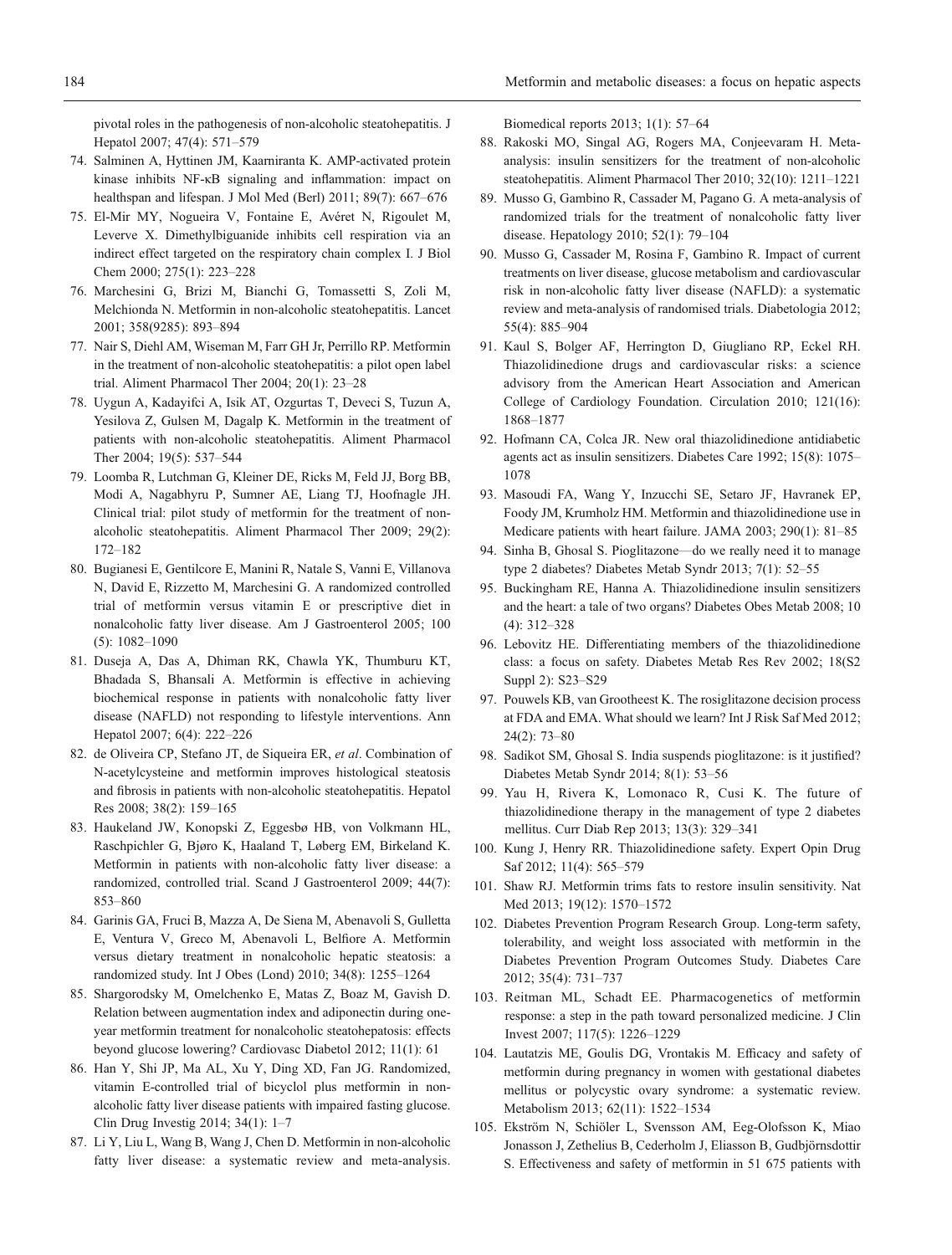<span id="page-12-0"></span>type 2 diabetes and different levels of renal function: a cohort study from the Swedish National Diabetes Register. BMJ Open 2012; 2 (4): e001076

- 106. Spinozzi S, Colliva C, Camborata C, Roberti M, Ianni C, Neri F, Calvarese C, Lisotti A, Mazzella G, Roda A. Berberine and its metabolites: relationship between physicochemical properties and plasma levels after administration to human subjects. J Nat Prod 2014; 77(4): 766–772
- 107. Liu Y, Zhang L, Song H, Ji G. Update on berberine in nonalcoholic Fatty liver disease. Evid Based Complement Alternat Med 2013; 2013: 308134
- 108. Affuso F, Mercurio V, Fazio V, Fazio S. Cardiovascular and metabolic effects of berberine. World J Cardiol 2010; 2(4): 71–77
- 109. Hu Y, Young AJ, Ehli EA, Nowotny D, Davies PS, Droke EA, Soundy TJ, Davies GE. Metformin and berberine prevent olanzapine-induced weight gain in rats. PLoS ONE 2014; 9(3): e93310
- 110. Chang W, Zhang M, Li J, Meng Z, Wei S, Du H, Chen L, Hatch GM. Berberine improves insulin resistance in cardiomyocytes via activation of 5′-adenosine monophosphate-activated protein kinase. Metabolism 2013; 62(8): 1159–1167
- 111. Chen Y, Li Y, Wang Y, Wen Y, Sun C. Berberine improves freefatty-acid-induced insulin resistance in L6 myotubes through inhibiting peroxisome proliferator-activated receptor  $\gamma$  and fatty acid transferase expressions. Metabolism 2009; 58(12): 1694–1702
- 112. Kong WJ, Zhang H, Song DQ, Xue R, Zhao W, Wei J, Wang YM, Shan N, Zhou ZX, Yang P, You XF, Li ZR, Si SY, Zhao LX, Pan HN, Jiang JD. Berberine reduces insulin resistance through protein kinase C-dependent up-regulation of insulin receptor expression. Metabolism 2009; 58(1): 109–119
- 113. Shan CY, Yang JH, Kong Y, Wang XY, Zheng MY, Xu YG, Wang Y, Ren HZ, Chang BC, Chen LM. Alteration of the intestinal barrier and GLP2 secretion in berberine-treated type 2 diabetic rats. J Endocrinol 2013; 218(3): 255–262
- 114. Li Z, Geng YN, Jiang JD, Kong WJ. Antioxidant and antiinflammatory activities of berberine in the treatment of diabetes mellitus. Evid Based Complement Alternat Med 2014; 2014: 289264
- 115. Zhang H, Wei J, Xue R, Wu JD, Zhao W, Wang ZZ, Wang SK, Zhou ZX, Song DQ, Wang YM, Pan HN, Kong WJ, Jiang JD. Berberine lowers blood glucose in type 2 diabetes mellitus patients through increasing insulin receptor expression. Metabolism 2010; 59(2): 285–292
- 116. Han J, Lin H, Huang W. Modulating gut microbiota as an antidiabetic mechanism of berberine. Med Sci Monit 2011; 17(7): RA164–RA167
- 117. Dong H, Wang N, Zhao L, Lu F. Berberine in the treatment of type 2 diabetes mellitus: a systemic review and meta-analysis. Evid Based Complement Alternat Med 2012; 2012: 591654
- 118. Tillhon M, Guamán Ortiz LM, Lombardi P, Scovassi AI. Berberine: new perspectives for old remedies. Biochem Pharmacol 2012; 84(10): 1260–1267
- 119. Xia X, Yan J, Shen Y, Tang K, Yin J, Zhang Y, Yang D, Liang H, Ye J, Weng J. Berberine improves glucose metabolism in diabetic rats by inhibition of hepatic gluconeogenesis. PLoS ONE 2011; 6 (2): e16556
- 120. Yin J, Gao Z, Liu D, Liu Z, Ye J. Berberine improves glucose

metabolism through induction of glycolysis. Am J Physiol Endocrinol Metab 2008; 294(1): E148–E156

- 121. Turner N, Li JY, Gosby A, To SW, Cheng Z, Miyoshi H, Taketo MM, Cooney GJ, Kraegen EW, James DE, Hu LH, Li J, Ye JM. Berberine and its more biologically available derivative, dihydroberberine, inhibit mitochondrial respiratory complex I: a mechanism for the action of berberine to activate AMP-activated protein kinase and improve insulin action. Diabetes 2008; 57(5): 1414–1418
- 122. Witters LA. The blooming of the French lilac. J Clin Invest 2001; 108(8): 1105–1107
- 123. Ma RC. Acarbose: an alternative to metformin for first-line treatment in type 2 diabetes? Lancet Diabetes Endocrinol 2014; 2  $(1): 6-7$
- 124. Holman R. Metformin as first choice in oral diabetes treatment: the UKPDS experience. Journ Annu Diabetol Hotel Dieu 2007; 2007: 13–20
- 125. Prutsky G, Domecq JP, Tsapas A. Insulin secretagogues were associated with increased mortality compared with metformin in type 2 diabetes. Ann Intern Med 2012; 156(2): JC1–JC7
- 126. Vecchio S, Giampreti A, Petrolini VM, Lonati D, Protti A, Papa P, Rognoni C, Valli A, Rocchi L, Rolandi L, Manzo L, Locatelli CA. Metformin accumulation: lactic acidosis and high plasmatic metformin levels in a retrospective case series of 66 patients on chronic therapy. Clin Toxicol (Phila) 2014; 52(2): 129–135
- 127. Lin KD, Lin JD, Juang JH. Metformin-induced hemolysis with jaundice. N Engl J Med 1998; 339(25): 1860–1861
- 128. Babich MM, Pike I, Shiffman ML. Metformin-induced acute hepatitis. Am J Med 1998; 104(5): 490–492
- 129. Saadi T, Waterman M, Yassin H, Baruch Y. Metformin-induced mixed hepatocellular and cholestatic hepatic injury: case report and literature review. Int J Gen Med 2013; 6: 703–706
- 130. Miralles-Linares F, Puerta-Fernandez S, Bernal-Lopez MR, Tinahones FJ, Andrade RJ, Gomez-Huelgas R. Metformininduced hepatotoxicity. Diabetes Care 2012; 35(3): e21
- 131. Kutoh E. Possible metformin-induced hepatotoxicity. Am J Geriatr Pharmacother 2005; 3(4): 270–273
- 132. Aksay E, Yanturali S, Bayram B, Hocaoglu N, Kiyan S. A rare side effect of metformin: metformin-induced hepatotoxicity. Turk J Med Sci 2007; 37(3): 173–175
- 133. Holstein A, Egberts EH. Currently listed contraindications to the use of metformin — more harmful than beneficial? Deut Med Wochenschr 2006; 131(3): 105–110
- 134. Harris K, Smith L. Safety and efficacy of metformin in patients with type 2 diabetes mellitus and chronic hepatitis C. Ann Pharmacother 2013; 47(10): 1348–1352
- 135. Xun YH, Zhang YJ, Pan QC, Mao RC, Qin YL, Liu HY, Zhang YM, Yu YS, Tang ZH, Lu MJ, Zang GQ, Zhang JM. Metformin inhibits hepatitis B virus protein production and replication in human hepatoma cells. J Viral Hepat 2014; 21(8): 597–603
- 136. Donadon V, Balbi M, Mas MD, Casarin P, Zanette G. Metformin and reduced risk of hepatocellular carcinoma in diabetic patients with chronic liver disease. Liver Int 2010; 30(5): 750–758
- 137. Bhalla K, Hwang BJ, Dewi RE, Twaddel W, Goloubeva OG, Wong KK, Saxena NK, Biswal S, Girnun GD. Metformin prevents liver tumorigenesis by inhibiting pathways driving hepatic lipogenesis. Cancer Prev Res (Phila) 2012; 5(4): 544–552